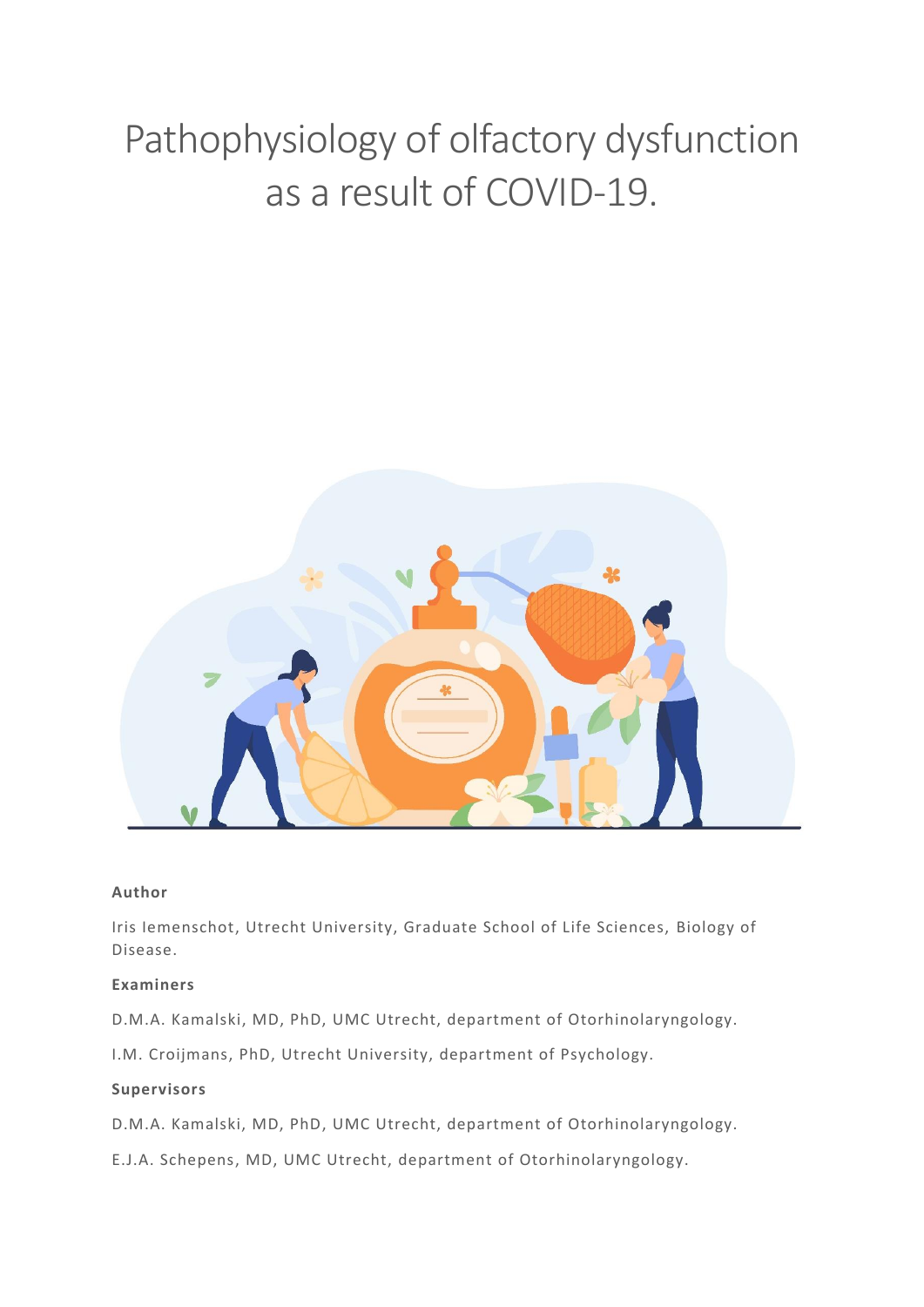# Contents

Image on front page: Designed by Freepik.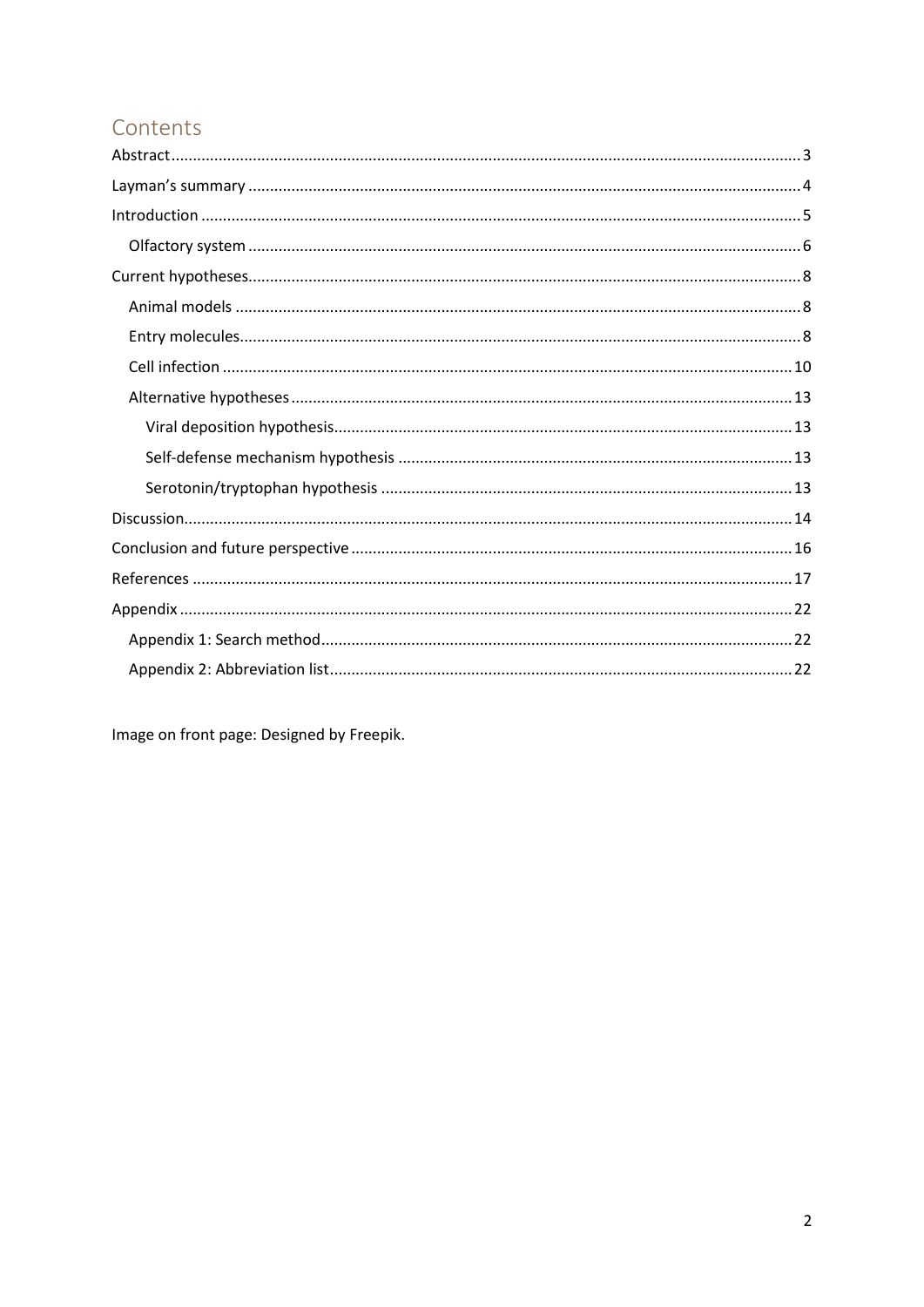## <span id="page-2-0"></span>Abstract

Olfactory dysfunction is a symptom in approximately 80% of COVID-19 patients. 25% of them suffer from smell loss for more than a month. Disordered smell can cause discomfort related to personal hygiene, loss of interest in or enjoyment of food and drinks and risks such as not being able to detect fire or inedible food. Ultimately, these are factors that contribute to symptoms of depression and nutritional issues which often results in reduced quality of life. COVID-19 is a novel disease, and the underlying mechanism of the olfactory dysfunction accompanying it is still unknown. In this review, the current hypotheses about the pathophysiology on a cellular level will be elucidated. These include swelling of the olfactory system, viral entry pathways, infection of olfactory epithelium cells, the involvement of the olfactory bulb, inflammation reaction, serotonin and tryptophan involvement, viral deposition, self-defense mechanisms, regeneration, and olfactory receptors. As a result of a wide variety of possible causes, difficulties comparing between studies and the intricate interplay between many tissues, immune system, and the neuronal system, drawing conclusions is still premature. Comparison issues are due to differing animal models and techniques, and small sample sizes. From current research, it seems most likely that non-neuronal cells in the olfactory epithelium are prone to infection with SARS-CoV-2. This seems due to the presence of ACE2 receptors alongside other entry molecules such as TMPRSS2, cathepsin L, furin and neuropilin-1. The disbalance that follows in combination with inflammation reactions, cause the olfactory sensory neurons to lose their ability to function properly. This in turn leads to disordered smell and disbalance in the olfactory bulb. Severe infection of the olfactory epithelium and its precursor and stem cells seems to be the determining factor in prolonged loss of smell and slow regeneration. Besides this main hypothesis, there are alternative hypotheses that are not being investigated to the same degree. These are not proven untrue yet, so should be examined still. In conclusion, more and especially more structured research into these mechanisms is needed to draw reliable conclusions about the underlying mechanisms of olfactory dysfunction due to COVID-19.

Keywords: COVID-19, olfaction, smell loss, pathophysiology, anosmia.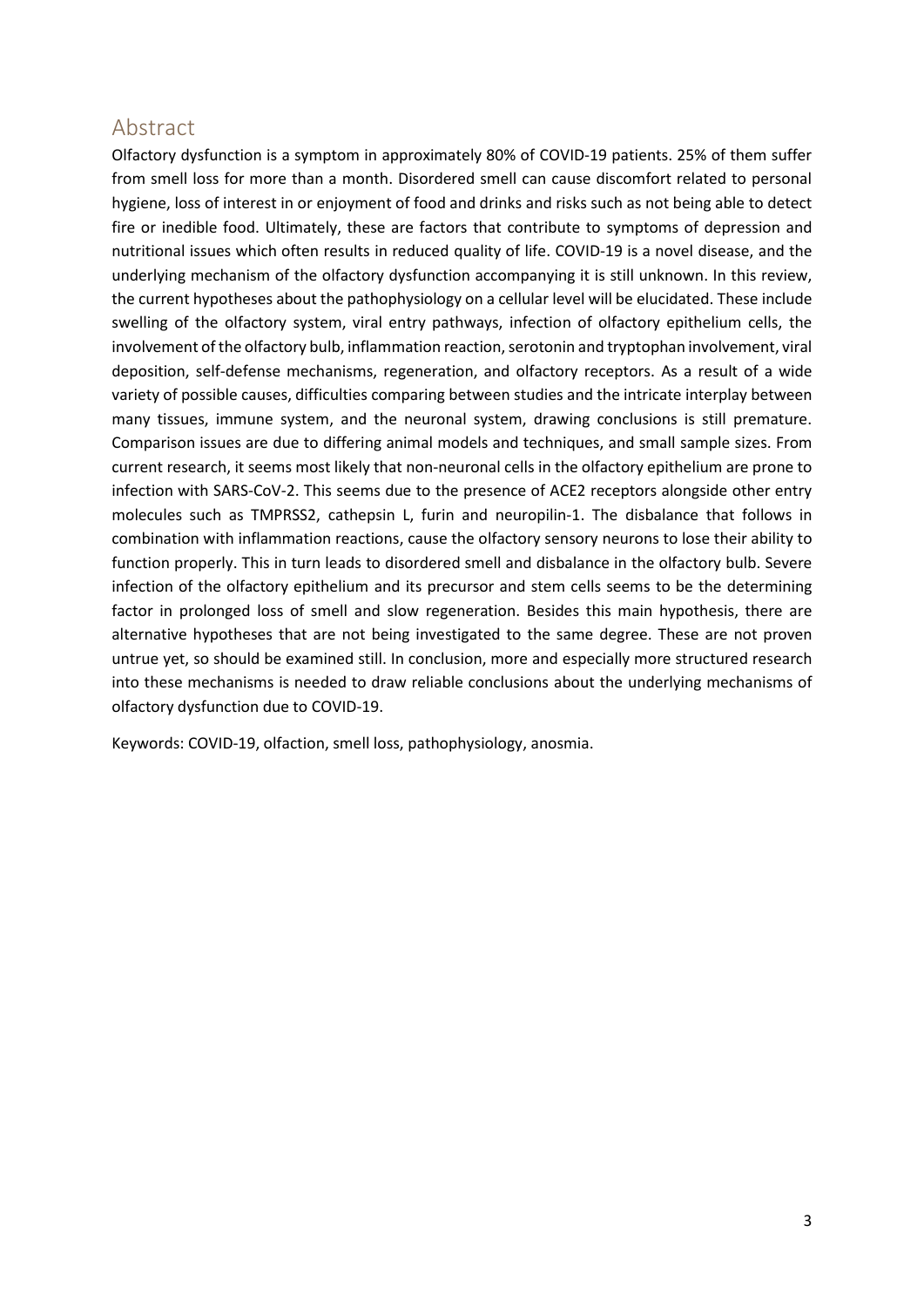## <span id="page-3-0"></span>Layman's summary

Loss or change of the ability to smell is a symptom in about 80% of COVID-19 patients. Approximately 25% of these people suffer from it for more than a month. Smell loss can cause problems such as insecurities about personal hygiene, loss of interest in food and drinks and risks such as not detecting fire or inedible food. These are factors that contribute to symptoms of depression and nutritional issues which often results in reduced quality of life. COVID-19 is still a novel disease and because it is so complex, the underlying mechanism is still unknown. In this review, the current hypotheses about the causes of smell loss and cellular mechanisms behind it will be discussed. We will discuss the possible swelling of the olfactory system, viral entry possibilities, which cells are infected, how the olfactory bulb is affected, inflammatory reactions, olfactory receptors, and alternative hypotheses. There are many possible mechanisms that can cause the smell loss in COVID-19 patients. As well as multiple hypotheses, there are multiple animal models possible to do research with, such as mice and hamsters, with the possibility of genetic modifications. Besides, there are numerous ways to measure infection, inflammation, expression of receptors and signs of cell death. Taken together, because of the differences between studies, it is difficult to draw reliable conclusions from the research done until now. Current studies show that it is most likely that the neurons in the nose mucosa and in the olfactory bulb are not infected themselves. Rather, it seems like their surrounding, supporting cells are infected with SARS-CoV-2. They are infected because of the entry molecules, such as ACE2, TMPRSS2, cathepsin L, furin and neuropilin-1, they possess. As the surrounding cells give support to the olfactory neurons in terms of ions, metabolism and nutrients, the neurons are not in balance when their supporting cells are infected. This leads to the loss or change of ability to smell. In turn, this can lead to changes further along in the nervous system. How long the smell dysfunction lasts, seems to depend on whether the stem cells of the nasal epithelium are infected as well. This means that the recovery of the olfactory mucosa would take longer. Besides this main hypothesis, there are other alternative hypotheses, concerning viral deposition, the serotonin/tryptophan pathway, and a possible self-defense mechanism. These do not get as much attention, but as they are not ruled out yet, these should be investigated as well. In conclusion, more and especially more structured research into these mechanisms is needed to draw reliable conclusions about the underlying mechanisms of olfactory dysfunction due to COVID-19.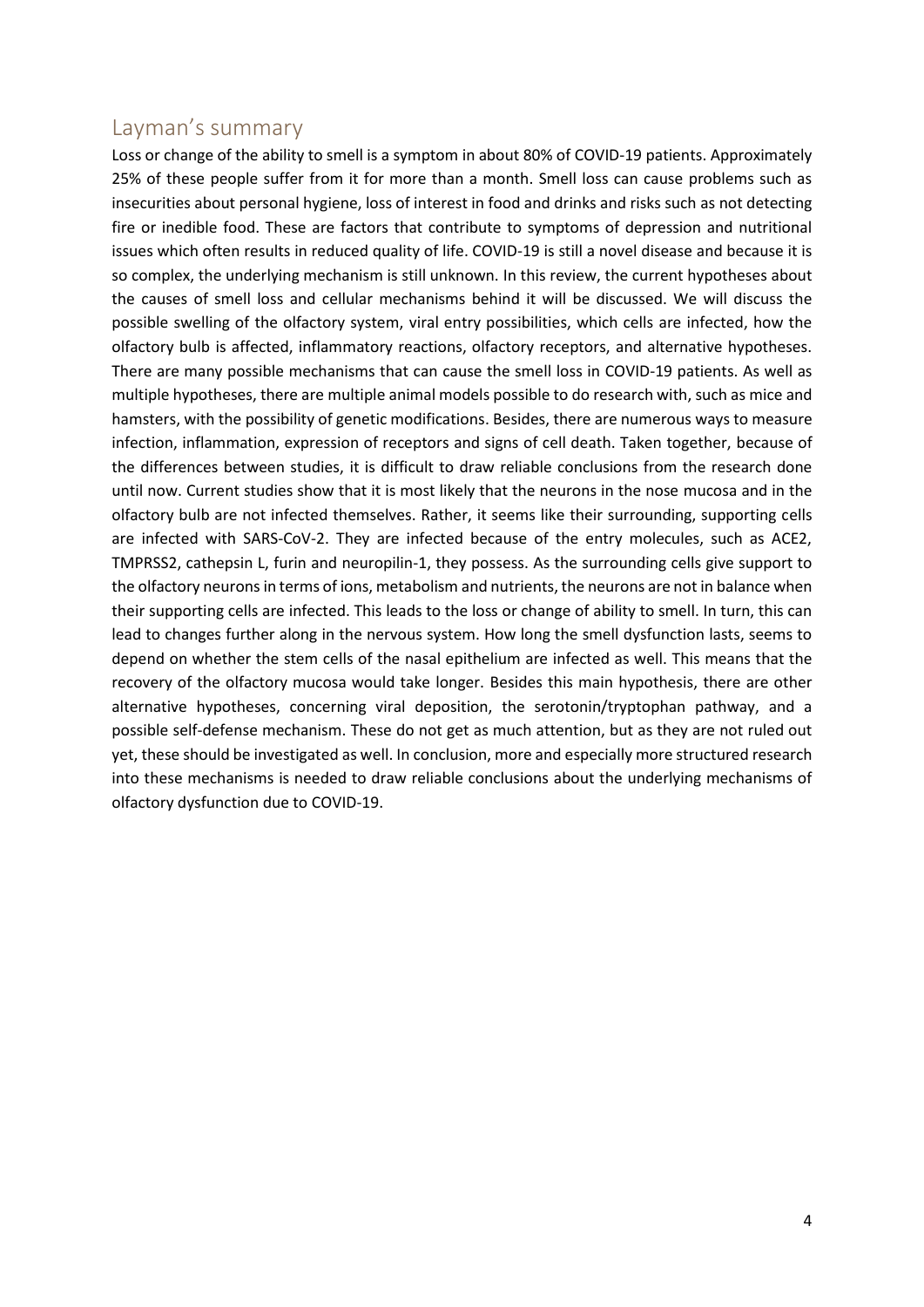## <span id="page-4-0"></span>Introduction

Loss of the ability to smell is a common symptom of COVID-19 (1). At first, it was assumed nasal obstruction caused the anosmia, as occurs in common cold. Contradictory, in COVID-19, patients rarely report any nasal obstruction or rhinorrhea alongside their olfactory dysfunction (2). Approximately 80% of people who were recruited from European hospitals while COVID-19 positive, suffered from olfactory dysfunction (3,4). Though, research into the prevalence of olfactory dysfunction is diverging, due to differences in subjective and objective measurements and researched population (5). Olfactory dysfunction is a very diverse phenomenon, in terms of symptomology, onset and duration. Olfactory dysfunction can be presented in many ways. In COVID-19, people reported anosmia (absent olfaction), parosmia (altered olfaction), hyper- and hyposmia (increased or reduced olfaction) and phantosmia (imagined odors). Changed ability to smell, in contradiction to absent smell, suggests changes but not the total dysfunction or absence of olfactory sensory neurons (OSNs). People suffering from anosmia often pass through different stages of altered ability to smell before the ability to smell returns to normal. Besides type of dysfunction, the duration of the dysfunction differs greatly between patients. In a large study from Spain, approximately 80% noticed disordered smell (6). Approximately 70% of these patients recovered within 4 weeks after onset. From patients with COVID-19, approximately 25% suffer from disordered smell for more than a month. For some people the dysfunction even carries on for many months (7).

Literature about smell loss shows that the dysfunction of this primary sense can lead to serious problems in everyday life. The most common given reasons as to why smell dysfunction negatively impact life are related to personal hygiene, loss of interest in food and drinks, enjoyment of food and drinks and risks (8). Among these risks are not being able to detect fire or inedible foods. Taken together, these factors result in more symptoms of depression and nutritional issues, which contribute to less quality of life (9). This stresses the importance of not only saving and curing as many people as possible during this pandemic, but also helping people cope with or solve their smell dysfunction. In this review, the current hypotheses about the pathophysiology on a cellular level will be discussed. Research method is stated in Appendix 1. To be able to go into details about the mechanisms in healthy olfactory function, an introduction to the anatomy and functioning of this system will follow.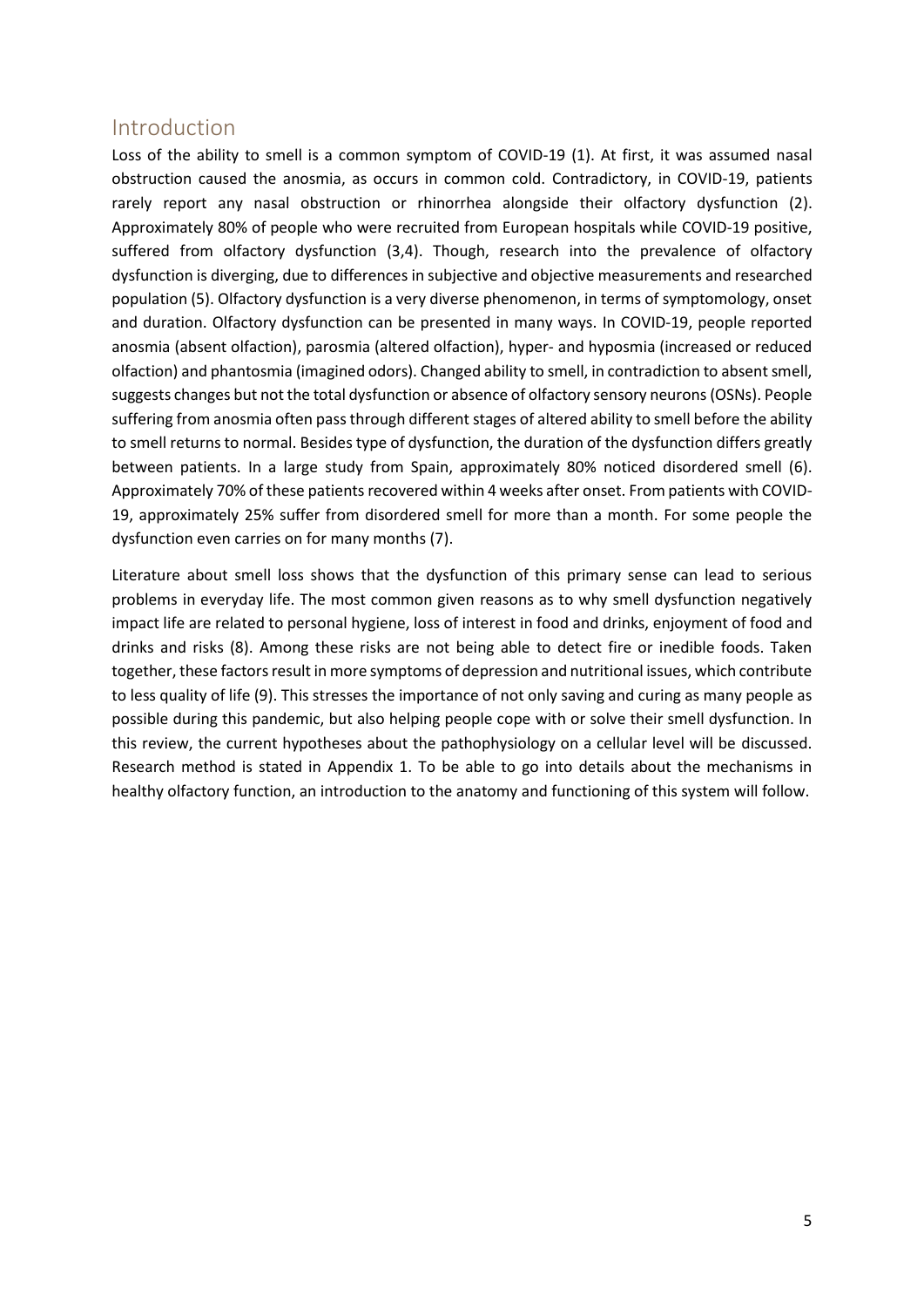#### <span id="page-5-0"></span>Olfactory system

The first interaction between odors and people takes place in the nose. The nose consists of two cavities split by the nasal septum. In these cavities, air flows through the nasopharynx, after which the air continues to the lungs for gas exchange. In the cavities of the nose, three conchae are present, which add the needed humidity and lead the air towards the olfactory epithelium in an optimal way to be able to bind odorants to the receptors (10). Receptors on olfactory sensory neurons bind to odorant molecules carried by air. Through the nasal mucosa present, the molecules in the air will have the first contact with sensory cells. The olfactory epithelium (OE) is built up from two layers, which are the olfactory mucosa and the lamina propria (11). At the olfactory mucosa multiple types of cells are present (Figure 1). The first being the olfactory receptors neurons (OSNs). These cells stretch over the epithelium as bilateral neurons (12). Their dendrites stick into the nasal mucosa with cilia on the end of the dendrite, the olfactory knob. This is where odorous molecules bind, which releases signals into the neurons. At the other end of the neuron, the axon passes through the cribriform plate, after which the neuron communicates with the olfactory bulb. Of these OSNs, multiple types exist, due to the different affinity for certain molecules and to which cells they project. In the olfactory epithelium, there are mature and immature OSNs. Immature OSNs will mature to become functional OSNs when needed and stimulated by the environment in the olfactory epithelium. Basal cells are located at the distinction between the olfactory mucosa and the lamina propria and are believed to be stem and precursor cells. Globose basal cells have many stem cells properties whereas horizontal basal are progenitors which are able differentiate into any needed cell in the olfactory epithelium when needed (13,14).



Figure 1: Overview of cell types present in the olfactory epithelium. Shown are the Bowman gland and its duct, basal cells (horizontal and globose), olfactory sensory neuron (immature and mature), sustentacular cells, microvillar cells and the axon bundles from the sensory neurons. Zoomed in on the olfactory sensory neuron, the cilia, olfactory receptors, and odorous molecules are visible. Created with BioRender.com.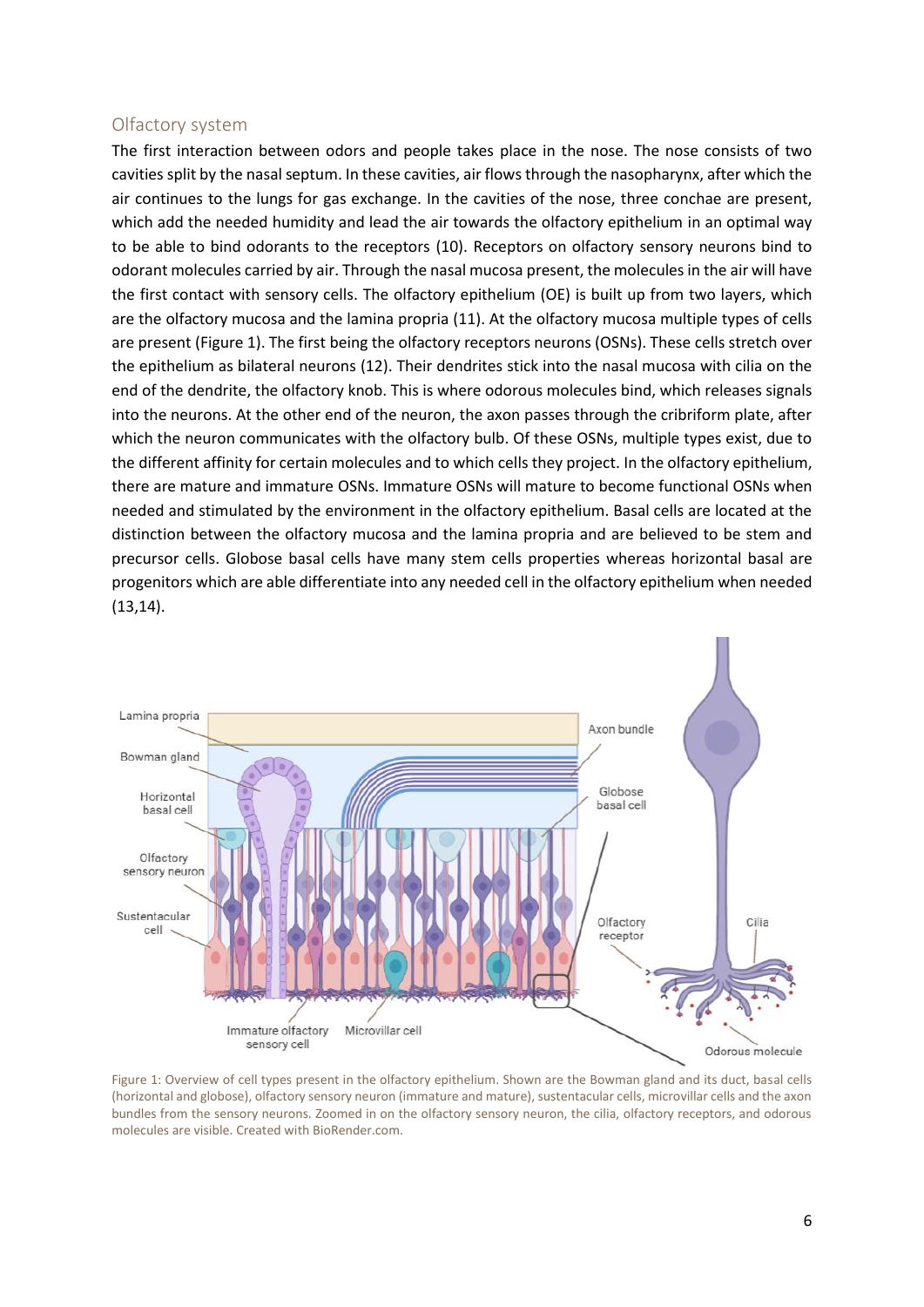Besides these main sensory components of the olfactory system, there are multiple cells that support and aid their function. Sustentacular cells give the OSNs metabolic, secretory, and phagocytic support (15). These supporting cells are covered in microvilli to observe the environment. The sustentacular cells form a barrier between olfactory mucus and the epithelium by tight junctions they form with the OSNs. Microvillar cells are located near the epithelial surface and are small cells covered with microvilli (16). Their function is still quite unknown, although it is thought that they might direct the regeneration and proliferation of cells in the epithelium or that they are a second group of cells able to bind to odors but evolved differently than the OSNs. Bowman glands in the lamina propria contribute the ions and fluid needed to be able to interact with the odor molecules(17,18). Their ducts extend through the olfactory epithelium and deposit their mucus there.

Through the lamina propria, bundles of OSN axons pass and go through the cribriform plate (Figure 2). The olfactory bulb is located at the front of the brain, below the frontal cortex, where the axons of the OSNs enter the bulbus and make their way to the glomerular layer, where they form the connection between the OSN axons and the second-order neurons. These second-order neurons are the tufted and mitral cells, together called the principal cells. Besides these principal cells, the

olfactory bulb also contains several types of intrinsic cells or interneurons and granular cells. These granular cells and interneurons connect to tufted and mitral cells to combine their information and give feedback. Principal cells transfer their information via synaptic connections in the anterior olfactory nucleus. The lateral olfactory tract projects the information directly to the olfactory cortex. From there, reciprocal as well as extrinsic connections are made further in the brain to regulate the ability to smell and to process and beware of smell.



Figure 2: Overview of the olfactory system. On the left, the frontal sinus, olfactory bulb, cribriform plate, and olfactory nerve fibers are shown. To the right, the olfactory nerve from the olfactory bulb, the brain, the cerebellum, and the nasal cavity are annotated. Air enters the nasal cavity, where it encounters the olfactory sensory neurons. These are in contact with the olfactory bulb via the nerve fibers. Then the information is transferred in the olfactory bulb after which this is in contact with other brain parts via the olfactory nerve. Designed by Freepik.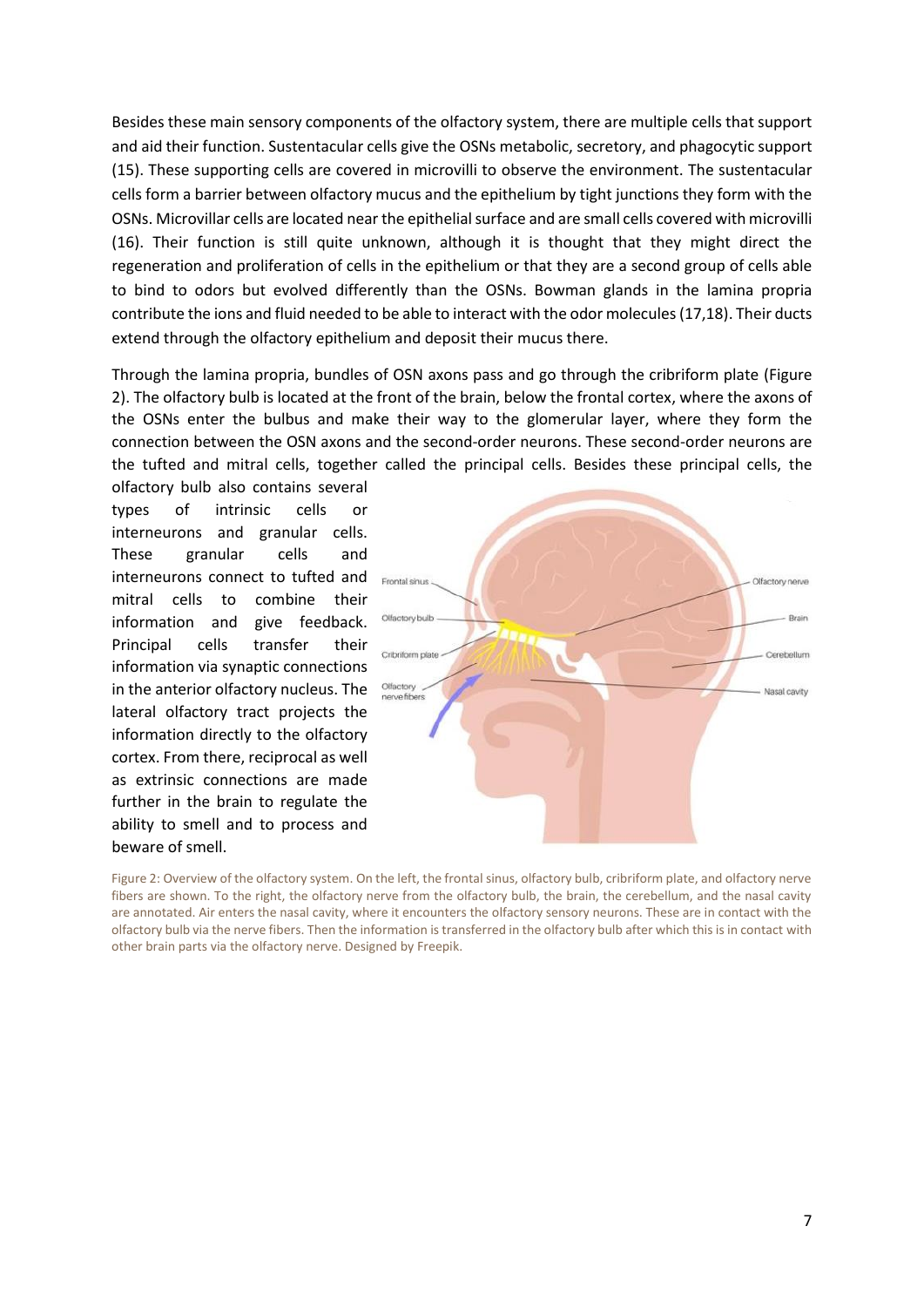# <span id="page-7-0"></span>Current hypotheses

As nasal obstruction and swelling of the OE do not explain the extent of olfactory dysfunction present in COVID-19, other hypotheses arise, focusing on viral entry pathways, infection of the OE and inflammatory reactions (2,19).

#### <span id="page-7-1"></span>Animal models

To be able to investigate such an unpredictable disease, animal models are needed. In this case, for COVID-19, the animal models are used to investigate interventions but also to discover how the disease works, as olfactory epithelium and brain regions linked to olfaction are not easily accessible in humans. Often in biomedical research, mice and rats are preferred animal models because of the extensive knowledge on their behavior and genes and how easy they are to handle, keep and breed. When assessing animal models for a new disease the focus must be on the similarities in the disease progression in humans and the animals, to be able to draw the most meaningful conclusions possible.

Specific entry molecules bind to the spike protein (S-protein) of the virus, after which the virus can fuse with the host cell and infects it. Research into the entry molecules of SARS-CoV-2, is mainly focused on the ACE2 receptor. This is a receptor on the membrane of many types of human cells. Mice do also express an ACE protein, but murine ACE protein does not bind effectively to the S-protein of SARS-CoV-2 (20). There are studies which do make use of normal wild-type mice (21). As these do not express ACE2 receptors in the same way that humans do, it is difficult to translate the results of these animal experiments to humans (20). As well as wild-type mice, mouse strains manipulated to express of the human ACE2 receptor are used (22,23). This results in a good model for disease progression and interventions, but their use in studies for viral entry localization and infection localization could be debated because of their inherent altered expression of ACE2. Results from these studies should be interpreted carefully.

The animal model that is most often used in the studies discussed below and seems the closest to human anatomy while still ethically and easily available, is the model of golden Syrian hamsters. These animals express ACE2 receptors in a way similar to humans, where it binds to the S-protein of SARS-CoV-2 and aids viral entry. Disease course was thoroughly examined in this model and found to be similar to human patients, which gives confidence in the same mechanisms being present (24–27).

#### <span id="page-7-2"></span>Entry molecules

For SARS-CoV-2 to be able to infect cells, proteases of the host cells need to activate the virus's Sprotein before it can enter the cell. The ACE2 receptor is the main receptor in humans that binds to this S-protein after activation, although before that, more proteins are involved in this activation process. For example, transmembrane serine protease 2 (TMPRSS2) and endosomal cysteine protease cathepsin L are activators of the S-protein via two separate pathways (28,29). In studies done in human cell cultures, it was shown that TMPRSS2 is an important factor for priming of the spike-protein on the virus membrane (29,30). Likewise, neuropilin-1 (NRP-1) and furin have been proven to have big impact on the viral ability to enter by priming the S-protein (31,32). Furin acts as a cleavage protein of the Sprotein on the virus membrane. Then, the S-protein is split into S1 and S2 parts, of which S2 then binds to neuropilin-1 receptors. NRP-1 receptors are membrane bound coreceptors for a tyrosine kinase receptor, by which entry is enabled. As well, cathepsin L is shown to be needed for virus entry by fusing the membranes of the endosomes of the host cells with the virus membrane (28,30) Lastly, two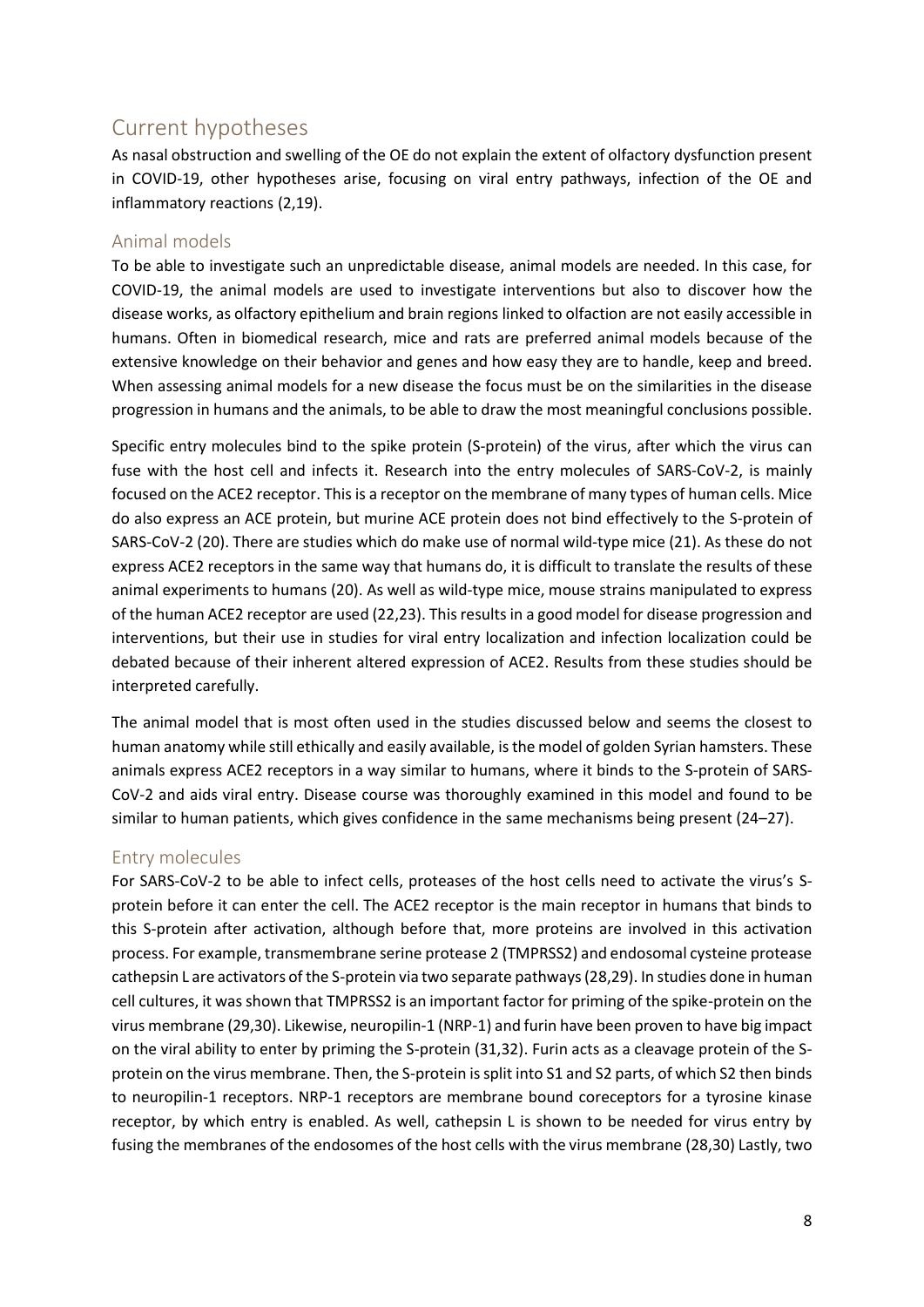pore channel subtype 2 and phosphatidylinositol 3-phosphate 5-kinase are shown to play an important role in endocytosis of the host cells endosome and the virus membrane (28).

As well as studies into which receptors and proteins play an important role in virus entry and therefore infection, studies have been done into the expression of these proteins in the animal models used for COVID-19 and humans. First, it is shown that the amount of ACE2 receptors present in the animals enlarges with age (33,34). If this is true as well in humans, this might cause older individuals to be more prone to contracting COVID-19 and more severe disease course (35). Many studies focus on the expression of ACE2 receptors (36–38). In mice, their ACE receptor was found in sustentacular cells mainly, but the distribution over the whole OE was non-homogenous (21). In humans as well as in mice, the sustentacular cells, basal cells, Bowman glands and vascular pericytes of the OE express ACE2. In the olfactory bulb the expression of ACE2 receptors is not clear, as some find none, and some find ACE2 in the nonneuronal cells. Different techniques were used to execute these experiments. Besides ACE2, TMPRSS2 is investigated. It is shown to be expressed in sustentacular cells and Bowman glands in human tissue (37). As well as ACE2 and TMPRSS2, the presence of furin is shown in the supporting cells and bowman glands of mice and human samples (39). In the olfactory bulb, no cells express ACE2, TMPRSS2 and furin simultaneously. Shown in another study is that NRP-1 is expressed mostly in the basal cells and aids viral entry in human tissue (40). As well, the suspicion is raised that cofactors play a more important role than currently assumed, because of the extremely low ACE2 protein levels in the OE cells (41). It could be, that there are viral entry routes possible without the involvement of ACE2 altogether.

To summarize, ACE2, TMPRSS2, Furin and NRP-1 together form a cascade of reactions which allows the S-protein of the corona virus to be spliced, after which a part gets bound, and the other part acts as entry molecule which makes the connection happen between the host cell and the virus. This is what causes the virus to be able to enter host cells and infect them. These studies show that these entry proteins are predominantly present in non-neuronal cells in the OE and olfactory bulb, which suggests that only these, and not the neuronal cells, can get infected with SARS-CoV-2.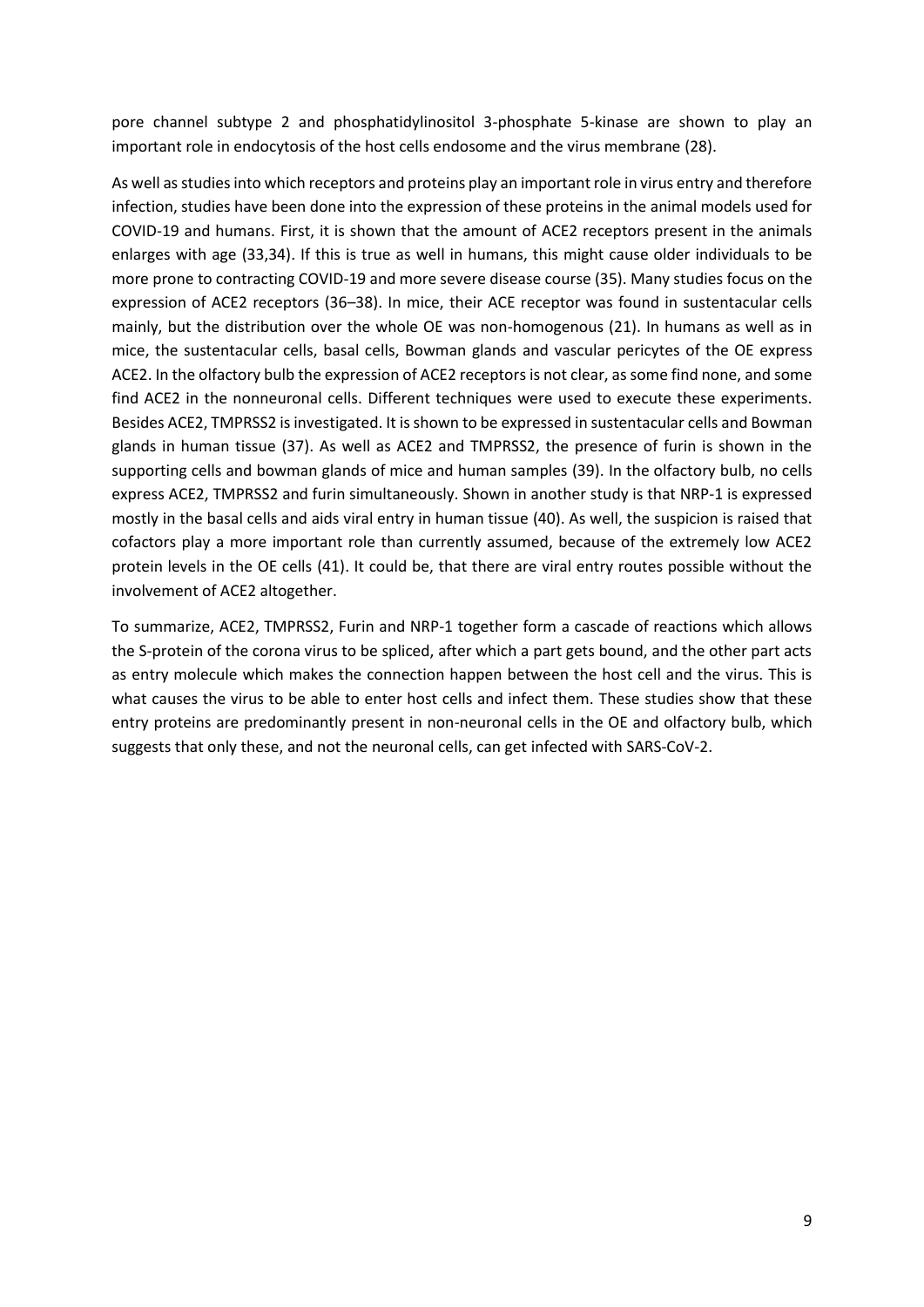#### <span id="page-9-0"></span>Cell infection

Results from previously discussed research indicates that non-neuronal cells in the OE are prone to infection, based on the entry receptor localization. Conclusions on which of the cells in the OE and olfactory bulb are actually infected by the virus, are still unclear. Studies in golden Syrian hamsters and humanized ACE2 mice show infection of sustentacular cells, basal cells, and cells of the Bowman glands (42–45). Severe reduction of OE thickness is seen as a result of the infection. Some studies in golden Syrian hamsters additionally show infection of OSNs (42,43). This points to the direct infection of majority of the cells in the OE, including neurons. Contradictory, other studies in golden Syrian hamsters and humanized ACE2 mice show that the active infection of OSNs is highly unlikely (44,45). There, only a few infected immature OSNs were seen. Concluded from these findings is that neuronal cells are unlikely to be directly infected. Nevertheless, Bryche et al. show that when the neuronal cells are not infected themselves, the OSN present cilia loss(45). Ye et al. found that the olfactory receptors and the olfactory binding proteins were severely downregulated during the infection (44). Both observations show the reaction in the OSNs in response to their aiding surroundings being affected. This abovementioned study, as well as the study from Dias de Melo et al., qualified olfactory dysfunction (43). Their mice and hamsters underwent exercises of searching for odorous foods and they found a significant difference between COVID-19 negative and positive animals, which shows their lack of ability to smell. This strengthens their studies, as the ability to smell is coupled to the infection this way.

The inflammatory response of cells in the OE being infected is extensive. First, in human nasal tissue, an increase in TNF-α was found (46). This is a factor that enhances inflammation reaction. Furthermore, an increase in the excretion of IL-6 was shown in human blood samples, which can affect olfaction peripherally (47,48). It was shown that an abundance of factors from the inflammatory response, IL-1β, IL-6, TNF-α, MIP1-α, RANTES and IP-10 and immune cell infiltration, were present in the nasal cavity of golden Syrian hamsters (42,43). Possibly, this points to the inflamed surroundings of the OSNs influencing their functioning, without direct infection or damage.

Besides, the changes seen in the olfactory sensory neurons can be due to less expression of the olfactory receptors (49,50). Nuclear architecture disruption is a possible reaction to the disorganization of the olfactory epithelium, inflammation, and the lacking support of the surrounding cells. Transcriptional changes in the olfactory sensory cells were seen in human and hamster samples. Downregulation of genes such as Atf5, adcy3, omp, gfy, lhx2, and gng13 repress the expression of the olfactory receptors. Besides, downregulation of genes concerning the cAMP second messenger pathway and modulatory pathways from the olfactory system were observed. The infection of surrounding cells, the lacking support from that and the cytokines present possibly cause the OSNs to malfunction, without them being infected themselves.

It is unclear whether OSNs can get directly infected by SARS-CoV-2, because of the lack of ACE2 receptors and the lack of finding infected cells in most studies. Though, in some studies in golden Syrian hamsters, infection of the OSNs was found (42,43). An explanation for the discrepancy would be a different way of infection. The two proposed theories for this are (i) the close connection between the OSNs and the sustentacular cells and (ii) ACE independent viral entry and infection of the OSNs. As discussed by Sadeghipour and Mathias, exosomes that deliver virus particles from one cell to the other play a role in various viruses, which could also be the case for SARS-CoV-2 (51). Then, it would not be needed for the cell to have entry receptors for the virus, but to have the ability to take up an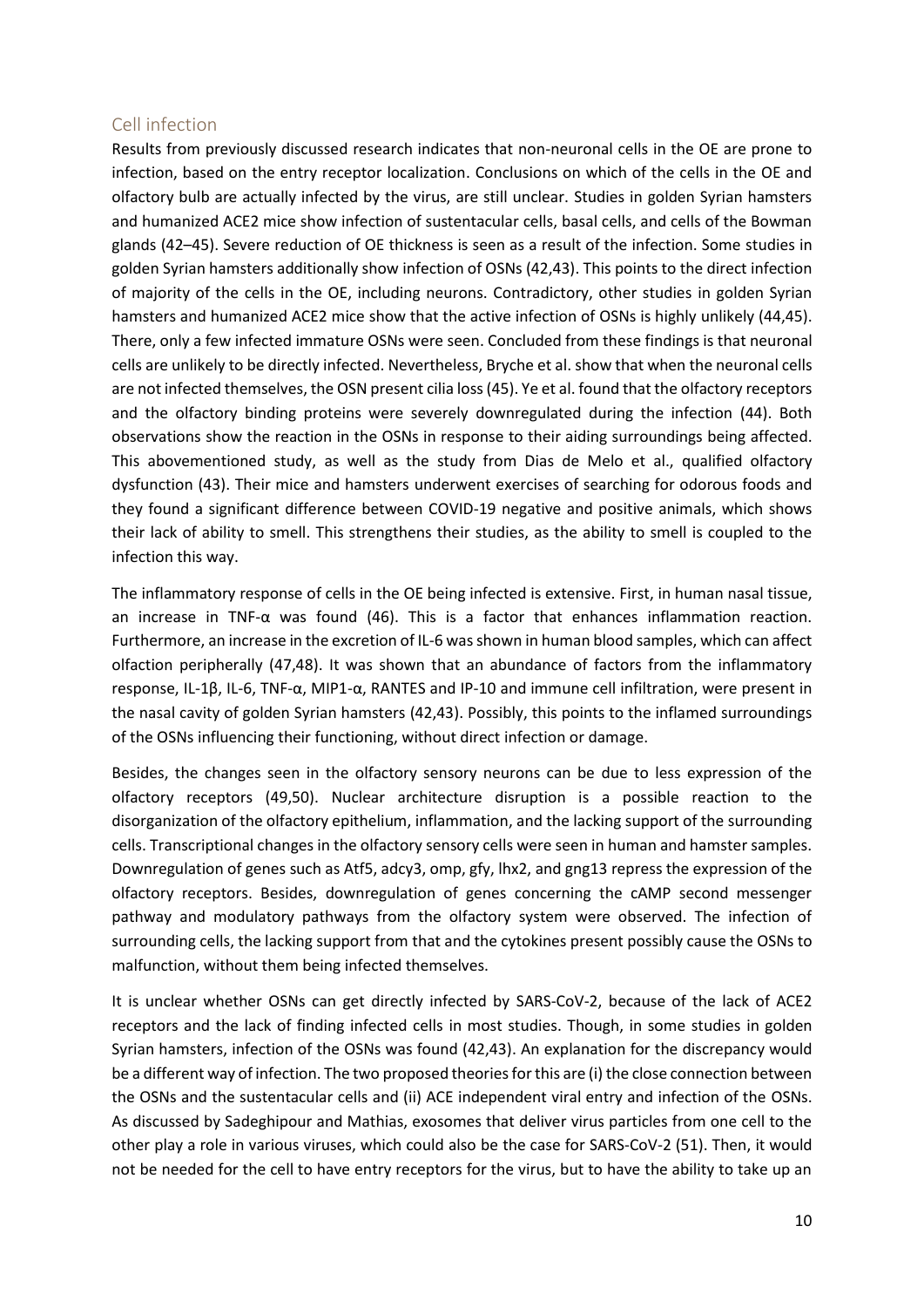exosome. A hypothesis including close proximity between an infected cell and the OSNs was also stated by Ye et al., where the only immature OSNs that got infected, were positioned directly next to a sustentacular cell, which get infected by SARS-CoV-2 easily (44). ACE independent viral entry is proposed as a possibility as well, because of the additional entry molecules that are found (52). Mayi et al. propose the involvement of NRP-1 as the other entry pathway for SARS-CoV-2, as also suggested by Cantuti et al. (40). NRP-1 is found in almost all cells in the olfactory epithelium, even in the olfactory neurons and in the olfactory bulb. Mayi et al. showed that in mice, the use of this entry pathway leads to representation of infection of the neurons of the olfactory bulb.

The situation in the olfactory bulb is unclear. On 3D T2 FLAIR MRI scans it is shown that the olfactory bulb is affected by the changes of infection because the olfactory bulb shows up smaller (53). Multiple studies found ACE2 receptor to be present in the non-neural cells of the olfactory bulb (36,37,39,54). On the other hand, it is most likely not directly infected by SARS-CoV-2, as that was not found in the previously mentioned studies (42,45). Some studies found signs of apoptosis and inflammation, which shows that the olfactory bulb is affected by the changes induced by COVID-19 (42). As it seems unlikely, but it is unclear whether OSNs and the neurons in the olfactory bulb can get infected by SARS-CoV-2, the possibility exists that the retrograde infection of the central nervous system could take place via that pathway (55). In animal studies, it appears that via the retrograde pathway the central nervous system gets infected, but these are the humanized ACE2 mouse models, of which the tropism of the ACE2 receptors and therefore the virus is most likely not transferable to humans (56). Altogether, it is too early to conclude about the infection of the central nervous system. The symptoms of people experiencing neuronal complaints due to COVID-19 are wide ranged and cerebral spinal fluid studies do not give exclusive answers (57).

The olfactory neuronal system is special in its ability to regenerate its neurons. Basal cells in the olfactory epithelium seem less likely to be infected than sustentacular cells but were not ruled out (42). This may explain the difference in longevity of the olfactory dysfunction symptoms. The possible infection of basal cells may explain why in some people, the regeneration of the epithelium is relatively quick, whereas in some people, it takes months. The regeneration cycle of neurons in the OE takes between 28 and 35 days (58). Most patients recover from anosmia within 4 weeks, so this shows a discrepancy. It can be concluded that most people's olfactory dysfunction is not due to the lack of OSN's. The most likely hypothesis here is that the olfactory dysfunction has something to do with the infection of the sustentacular cells, by which the function of the OSN's is lessened. Then, within 4 weeks the olfactory function is restored in most cases due to the internal or environmental recovery of the OSN's. In case of more severe damage to the OSNs, recovery might take longer, as progenitors, immature OSNs or basal cells need to differentiate into functional mature OSNs. When the damage is substantial and the basal cells are infected and damaged as well, this recovery process will take even longer. Animal studies suggest that the ability to smell is fully reversible, based on the thickness of the OE, measured in histological images of golden Syrian hamster OEs (59). Another hypothesis states that if olfactory dysfunction causes smell deprivation for a prolonged period, the connections to and in the olfactory bulb will degenerate (60). When the olfactory function is then restored in the OE, the olfactory bulb cannot process the information, which will still lead to the inability to smell. This might take training or in general take longer to recover.

Taken together these studies suggest that supporting cells of the olfactory system such as the sustentacular cells, bowman glands and basal cells are most prone to be infected with SARS-CoV-2 as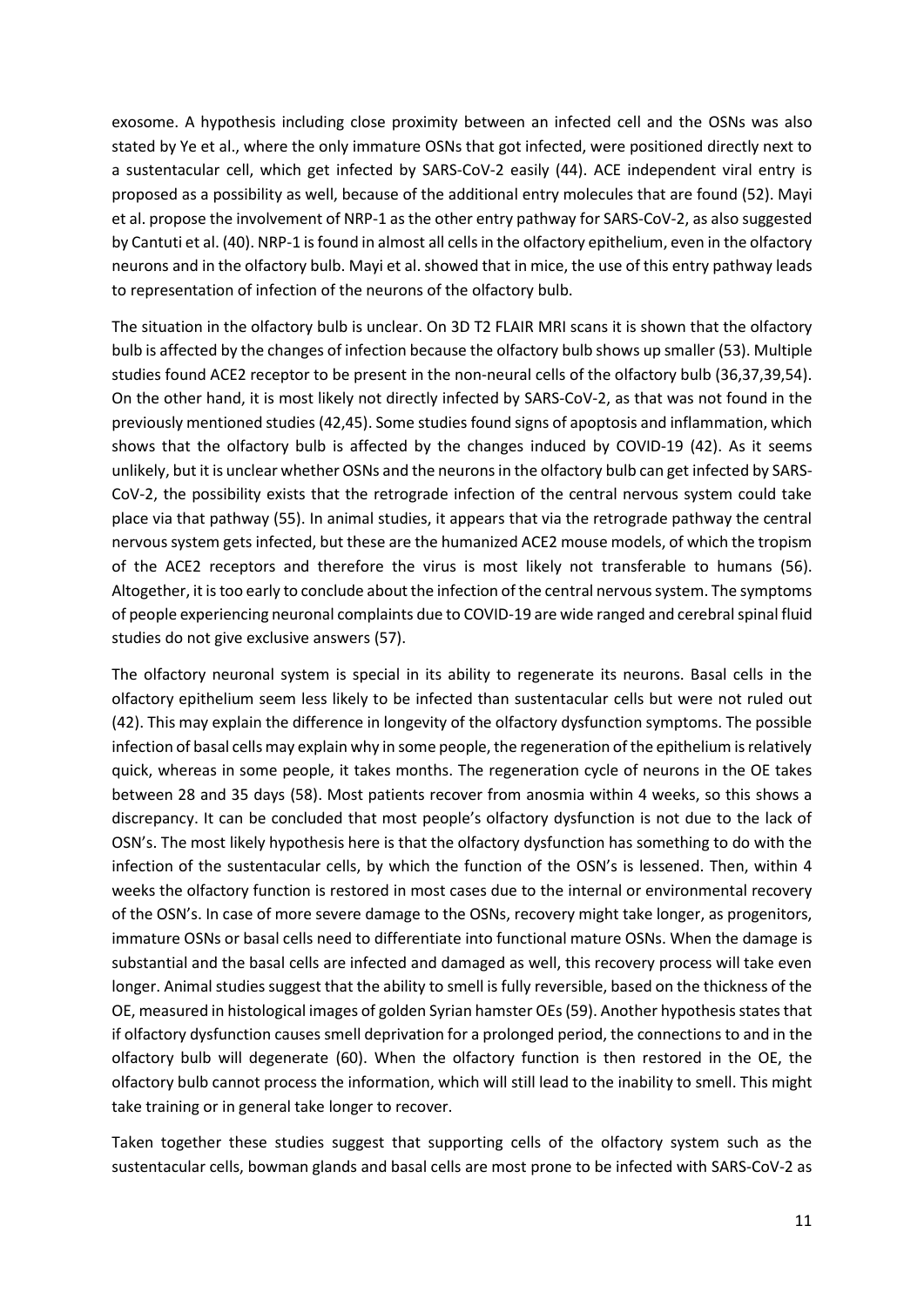these cells possess ACE2 receptors on their membranes. In most cases, OSNs do not seem to be able to get infected with the virus. Multiple mechanisms of indirect effect on the sensory neurons are possible. First, the inflammation of the support cells causes them to not be able to do their function of supporting through the metabolic aid, for example (61). Therefore, the sensory cells are not able to function properly, leading to smell loss. Second, the inflammatory response of the body and the cytokines that come with that may cause the olfactory sensory neurons to be disrupted, by which the normal functioning of sensory neurons is impaired (54). Third, the damage to sustentacular cells and bowman glands may lead to cell death or damage of the olfactory sensory neurons, which subsequently leads to olfactory dysfunction (62).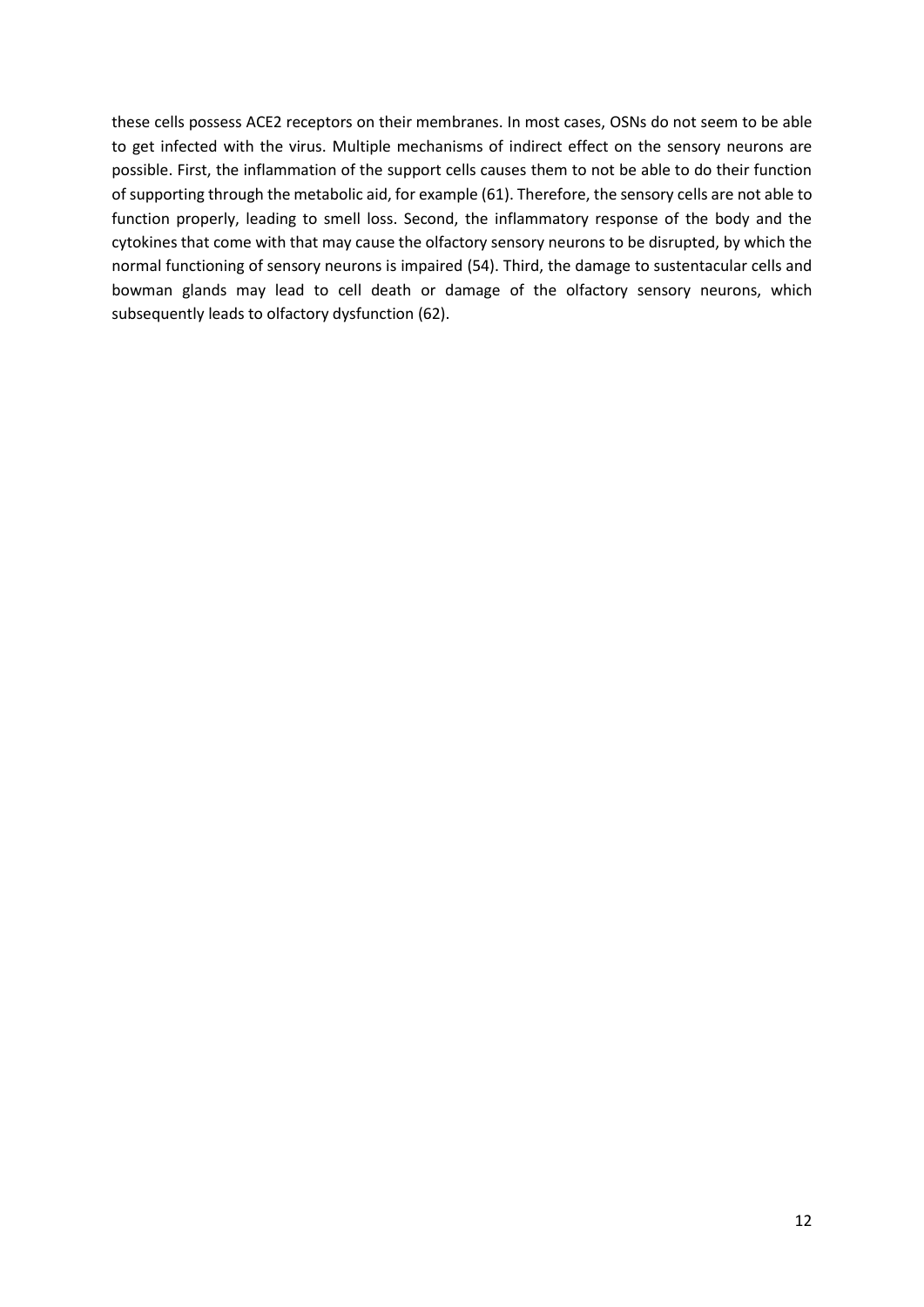#### <span id="page-12-0"></span>Alternative hypotheses

#### <span id="page-12-1"></span>Viral deposition hypothesis

The theory concerning viral deposition states that the viral load in the olfactory epithelium is the decisive factor in whether someone experiences olfactory dysfunction (63). Airborne aerosol droplets are shown to deposit primarily on the OE, compared to other parts of the airways. This shows to disrupt of the olfactory epithelium. This, in principle, is logical, as more exposure to the virus leads to more local infection, which in turn leads to more damage to the local tissue. This then results in olfactory disfunction. This hypothesis has a lot of interplay with the main hypothesis about the OE infection and these hypotheses are therefore not mutually exclusive.

#### <span id="page-12-2"></span>Self-defense mechanism hypothesis

In the previous discussed studies, the focus was on how the virus might have disrupted a subset of cells in the human olfactory epithelium. Le Bon et al. discuss a very different approach to the problem (64). What if the disruption of the olfactory epithelium is a self-defense mechanism? Evidence exists of this happening with other viruses as well (65). The theory states that, especially in young people who still possess a large ability to regenerate olfactory neurons, the olfactory cells go into apoptosis when the viral load in their cells crosses a certain threshold. Then, the subject experiences sudden olfactory dysfunction. The reason behind this self-destructive mechanism might be to protect the central nervous system. Infection of the central nervous system can be dangerous. The olfactory system is the only neuronal system with such direct contact between the outside world and a connection to the brain and because of its easy access from the outside, it is prone to damage. Besides, it is also the only neuronal system with the ability to regenerate their neurons. Taken together, it would be beneficial to have the scale tilted more towards self-destruction, but then simultaneously keeping the possibility of regeneration intact. This theory might explain why olfactory dysfunction is a symptom primarily seen in relatively young people with mild additional symptoms of COVID-19.

#### <span id="page-12-3"></span>Serotonin/tryptophan hypothesis

Besides hypotheses concerning pathophysiology of the olfactory epithelium, there are also hypotheses that combine all aspects of the symptom behind the scenes, like the interplay of COVID-19 with the production of serotonin (66). Serotonin is made from tryptophan, an essential amino acid. This amino acid is taken up from food, where the ACE2 receptor plays a key role as a chaperone protein in the amino acid transport across the membrane in the intestines. ACE2 is widely present in the gastro-intestinal tract. Deficiency of the ACE2 receptor leads to substantial reduction of serotonin in the body. When SARS-CoV-2 is bound to the ACE2 receptors, these are no longer available for the uptake of tryptophan, which leads to less ability to produce serotonin. COVID-19 patients are shown to have lowered levels of serotonin in their serum (67). Serotonin is known to be important for the functioning of the olfactory system via the neurons. In short, it increases activity of olfactory bulb glomeruli, and it stimulates mitral and tufted cells. In general, it could be stated that a lowering of serotonin causes less ability to smell. This concludes that SARS-CoV-2 could possibly influence the ability to smell via gastro-intestinal infection which lowers the uptake of tryptophan. This in turn lowers the production of serotonin, which can then not play their part in olfactory function. Little research is done into this hypothesis yet.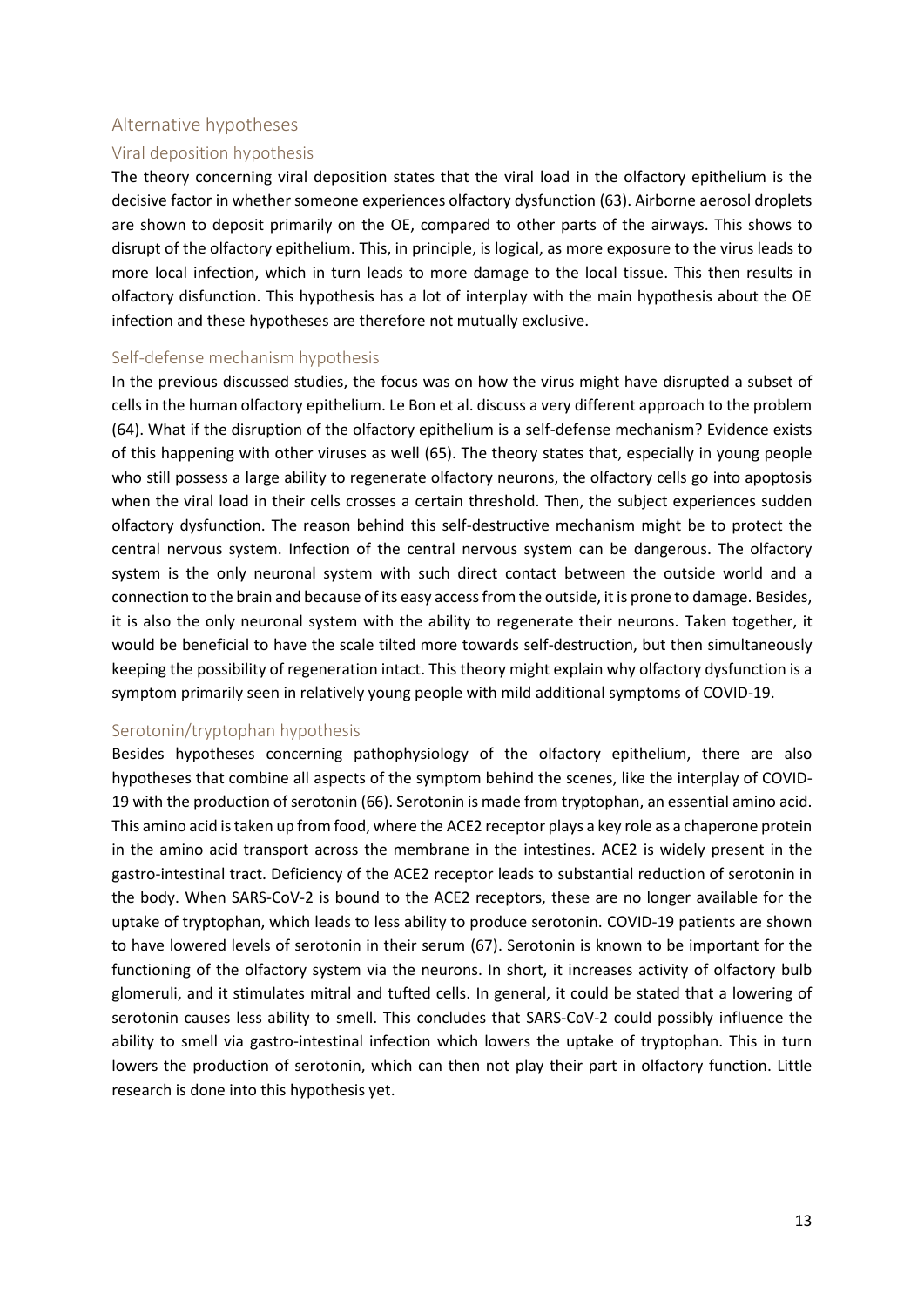## <span id="page-13-0"></span>Discussion

In this review, the current hypotheses about the underlying mechanisms of olfactory dysfunction caused by COVID-19 were summarized. In this chapter, the used techniques, focus and pitfalls will be discussed.

The studies previously described in this review have very small sample sizes. These are still the beginning stages of research into this phenomenon. Probably, this is in many cases due to problems related to the COVID-19 pandemic itself such as lockdowns and a shortage of laboratory animals. Funding for emerging fields, which are very subjective to change and developments, is often challenging as well. The small samples sizes might account for some of the discrepancies between the studies. In future studies it would be very beneficial to work with more animals per condition and timepoint, to be able to draw more reliable conclusions. It might be argued from an ethical point of few that the less animals, the better. Although, it can be debated that using this few animals results in not sufficiently secure outcomes of the studies to be able to rely on their conclusions. Then, the use of the few animals is not sufficiently useful and therefore ethically debatable. So, in future research, the number of animals used should be weighed against the security of conclusions that can be made from the results from the experiments.

All research described above is aimed to ultimately be translated to the pathology of COVID-19 in humans, to be able to find therapeutic options for COVID-19. With some of these studies, the ability to be translated to humans and the interpretation of the results are debatable. Provided, fundamental research is often not translatable, which does not mean it is not useful, because future research building on fundamentals is needed for this translation. However, in some studies described above, the step towards translation to human science seems not plausible, due to animal models which do not seem fit for investigating COVID-19. It is most efficient to use animal models as close to human anatomy as possible. In mouse models, some obstacles occur. For example, wild-type mice, these do not express ACE in the same way as humans do (21). Their ACE receptor does not bind to the virus's S-protein, which indicates it is not a good model for SARS-CoV-2 infection. Next, as stated above, using mice with a humanized ACE2 receptor to look for entry sites and infection sites can be debated. When entry molecules, such as ACE2 receptors, are expressed in a modified manner in these animals, the changes made in this animal model, contribute largely to the outcome measures of the study. They state themselves, that there are inconsistencies due to tissue tropism of the ACE2 receptor in brain parts between studies both using humanized ACE2 receptors, due to differences in design. For example, a mouse model from the SARS-1 outbreak was tested and proved functional for SARS-CoV-2 studies (22). Here they expressed a human receptor on a keratin promotor because it had similar tropisms as the SARS virus. In another variant, they expressed the human ACE2 receptor on the promotor of the murine ACE receptor (23). Although the models seem similar, their design may differ. Humanized ACE2 models are good models for following the course of disease or to test medicine and vaccines, but not for investigating virus entry and identification of infected cells.

Besides this hurdle in interpreting results, it is not secured that the animals experience the smell dysfunction in addition to the visual changes of their OE. Many studies only use visual cues of sensory loss, such as the thinning of the OE or observed infiltration of inflammatory cells via microscopy. A good alternative is shown in Ye et al. and Dias de Melo et al., where the animals do tests with different food pellets and finding food exercises (43,44). Here, animals with and without infection are to find hidden food. When the ability to smell is changed or lost, the infected animals should take longer to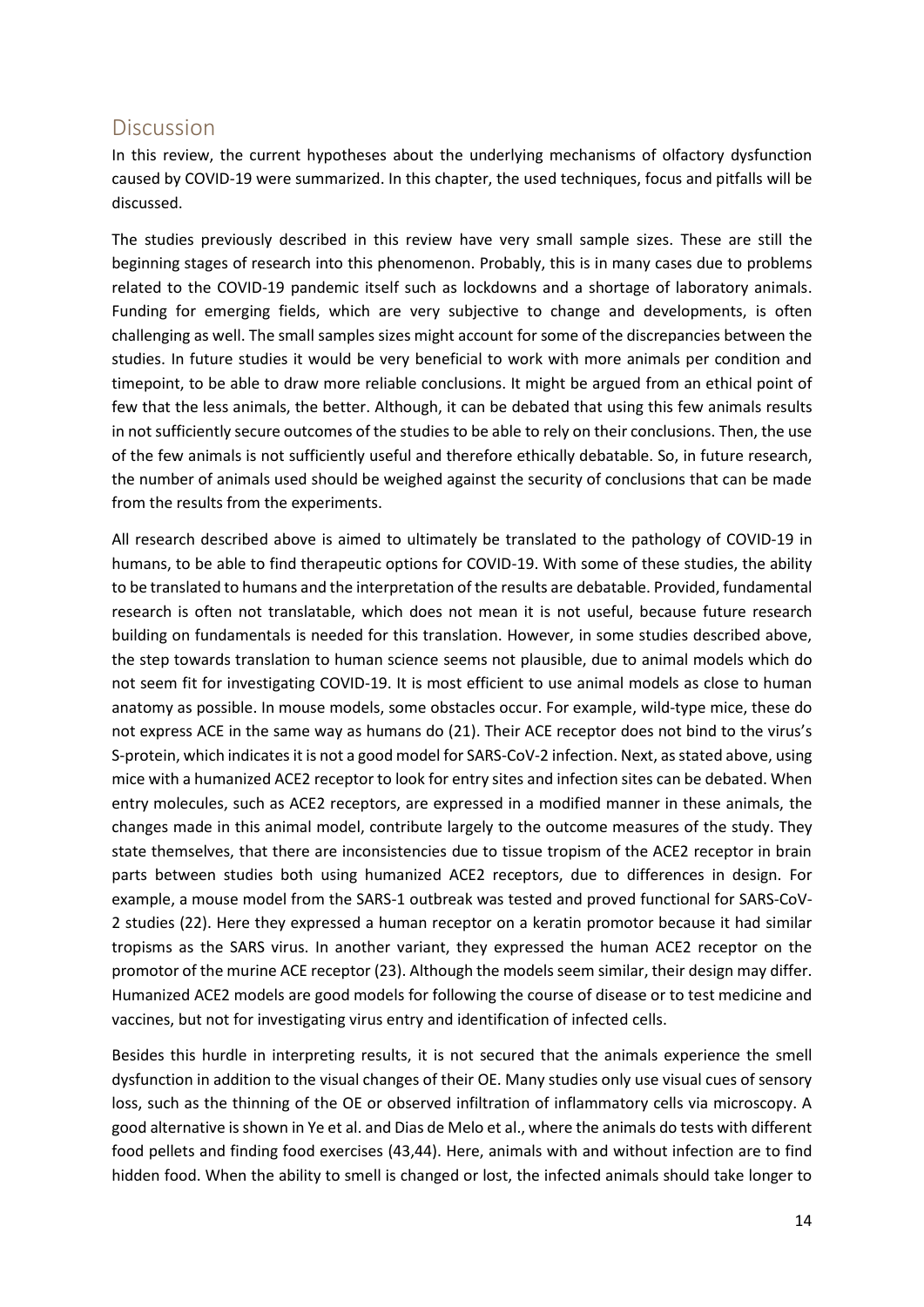find the food or not find the food at all. This way, the visual ques of olfactory dysfunction can be coupled to the ability. With these two studies who show these tests to be successful, their conclusions can be interpreted with more security. When proven that olfactory loss is cellularly and behaviorally identical in the test animals and humans, these can be good control experiments.

All current literature found about the development of animal models for the use of research into COVID-19, is focused on the entry protein ACE2. As stated above, ACE2 might not be the only pathway and might not be needed in every entry pathway. Therefore, for future research to be more complete, animal models including the alternative entry pathways including entry pathways using TMPRSS2, furin and NRP-1 could be investigated, for example. Similarly, when investigating which cells are infected in the OE, many studies focus on only a subset of cells present in the OE. This causes a skewed view of certain findings and their importance. Besides, some studies speak of groups of cells such as 'supporting cells of the OE', which makes it difficult to conclude from multiple studies, when others investigate more distinct cell types such as the sustentacular cells and microvillar cells separately.

Today, because of how new this disease is, and therefore its accompanied research field, research is widely spread in terms of outcome measures, procedures, animal models used, tests, etc. This causes difficulty comparing and analyzing results from studies. For example, when researching which cells are infected in the OE, different techniques were used. One study used the presence of viral RNA, where another study used the presence of antigens against the virus in the cells as a marker of infection. Another example is the presence of inflammation reaction, which is measured in both presence of immune cells, and inflammatory cytokines. ACE2 expression in cells can also be tested in many ways. In the articles discussed here, they used RNA sequencing in nasal samples and postmortem immunostaining. In these examples, both techniques seem legitimate and correct, but it is not clear whether these differences in techniques might also account for differences in outcomes. Even so, it is unclear whether when the same technique was used, the results would be the same as they are stated now.

Concluded, the use of different techniques and whether or not a cell type or pathway is investigated at all, makes for difficulties drawing conclusions from current research. This is enlarged by the small sample sizes and diverging directions of research.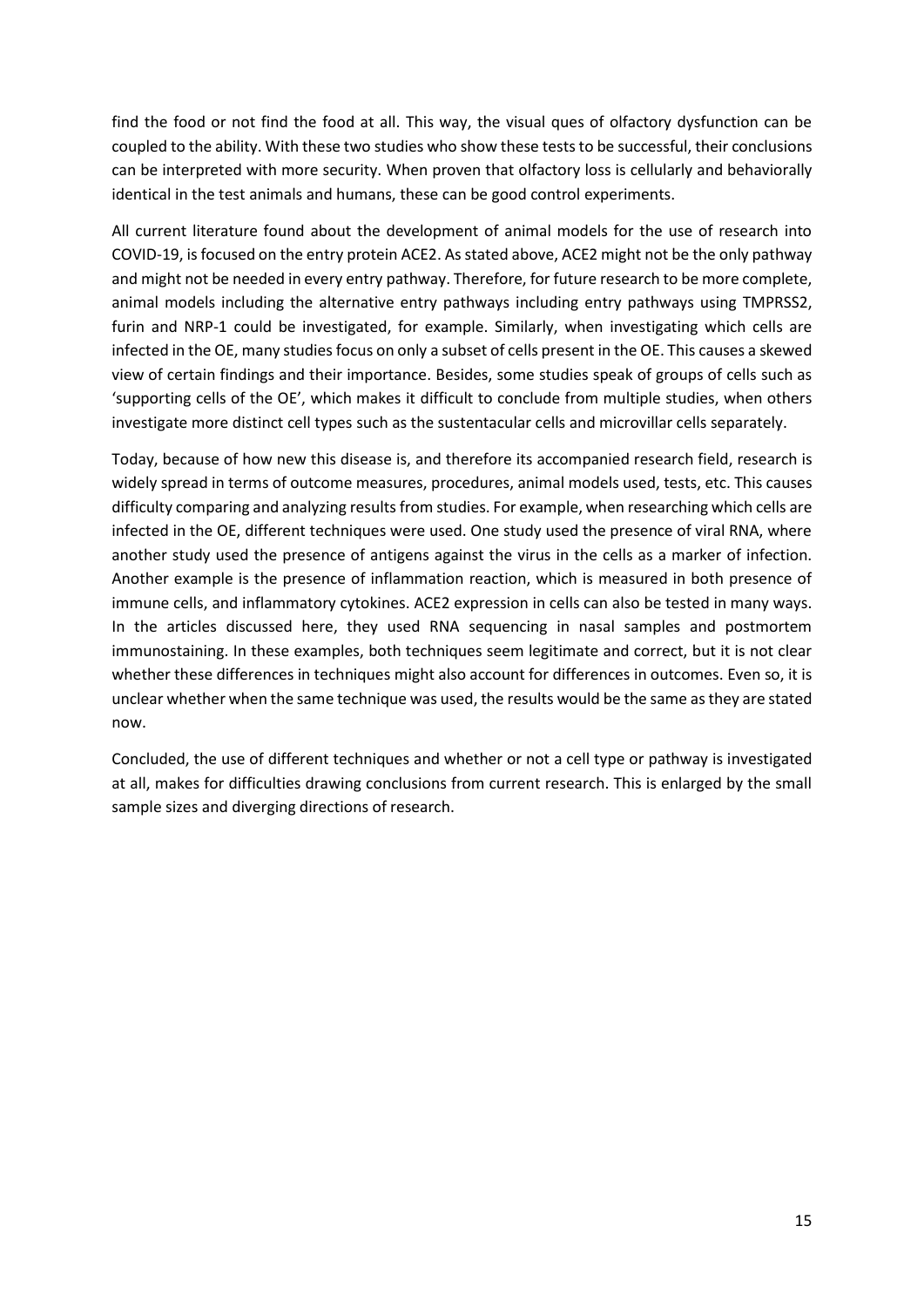# <span id="page-15-0"></span>Conclusion and future perspective

In conclusion, various hypotheses exist on the cellular mechanisms behind the olfactory loss often accompanying COVID-19. In the OE, ACE2 is expressed mostly in the supporting cells. Besides ACE2, TMPRSS2, cathepsin L, furin and NRP-1 are brought forward as virus entry aiding proteins. Although, it is still unclear whether the neurons in the OE can get infected directly, indirectly, or not at all, it is clear that the neurons are affected by the inflammation and lack of support. Down-regulation of olfactory receptors, less cilia, and signs of cell death were seen as a result. If it becomes clear that direct infection of the OSNs is occurring as well, this would lead to internal dysfunction of the OSNs simultaneous with the disruption caused by the infection in the surrounding. Besides the main hypothesis, where it seems like the neurons do not get infected but are affected by their surroundings, there are a few under-investigated other hypotheses. These include the involvement of the serotonin production, viral deposition, and self-defense mechanism.

Future research into the interplay between COVID-19 and the loss of the ability to smell should continue to focus on the working mechanisms and possible interventions. Smell training and therapies including medicine while or after disease period are investigated which if proven to be effective would offer major possibilities for people suffering extensively from this peculiar symptom of COVID-19. It seems there is a distinction between people who suffer from olfactory dysfunction, concerning duration. One group only suffers from this symptom simultaneous to other symptoms of COVID-19. The other, smaller, group, suffers for a long period of time, which suggests a different or more severe underlying mechanism, probably related to basal cell infection, olfactory sensory neuron damage or death and olfactory bulb degeneration. This should be the focus of studies into regeneration, intervention and be cause for prevention research.

Concerning animal experiments, it would be wise to continue with reasonable sized samples, of at least three animals per condition per time period, after which reliable conclusions can be drawn. To be able to compare between studies and translate to humans eventually, studies must include specific behavioral tests to prove (dys)ability of olfaction. Besides, animal models closest to human physiology should be considered extensively. In conclusion, I would suggest elaborate studies including golden Syrian hamsters where their olfaction is tested before, multiple times during and after disease period. Olfaction can be tested using search for favorable food exercises. When inducing COVID-19, MRI scans of nasal epithelium and olfactory bulb should be made. Besides, proteomics of the olfactory epithelium should be investigated, and immunostaining and subsequent microscopy should be used to investigate infection and transmission between cells. When such an elaborate study is carried out, more reliable conclusions could be drawn after which new study directions could be proposed.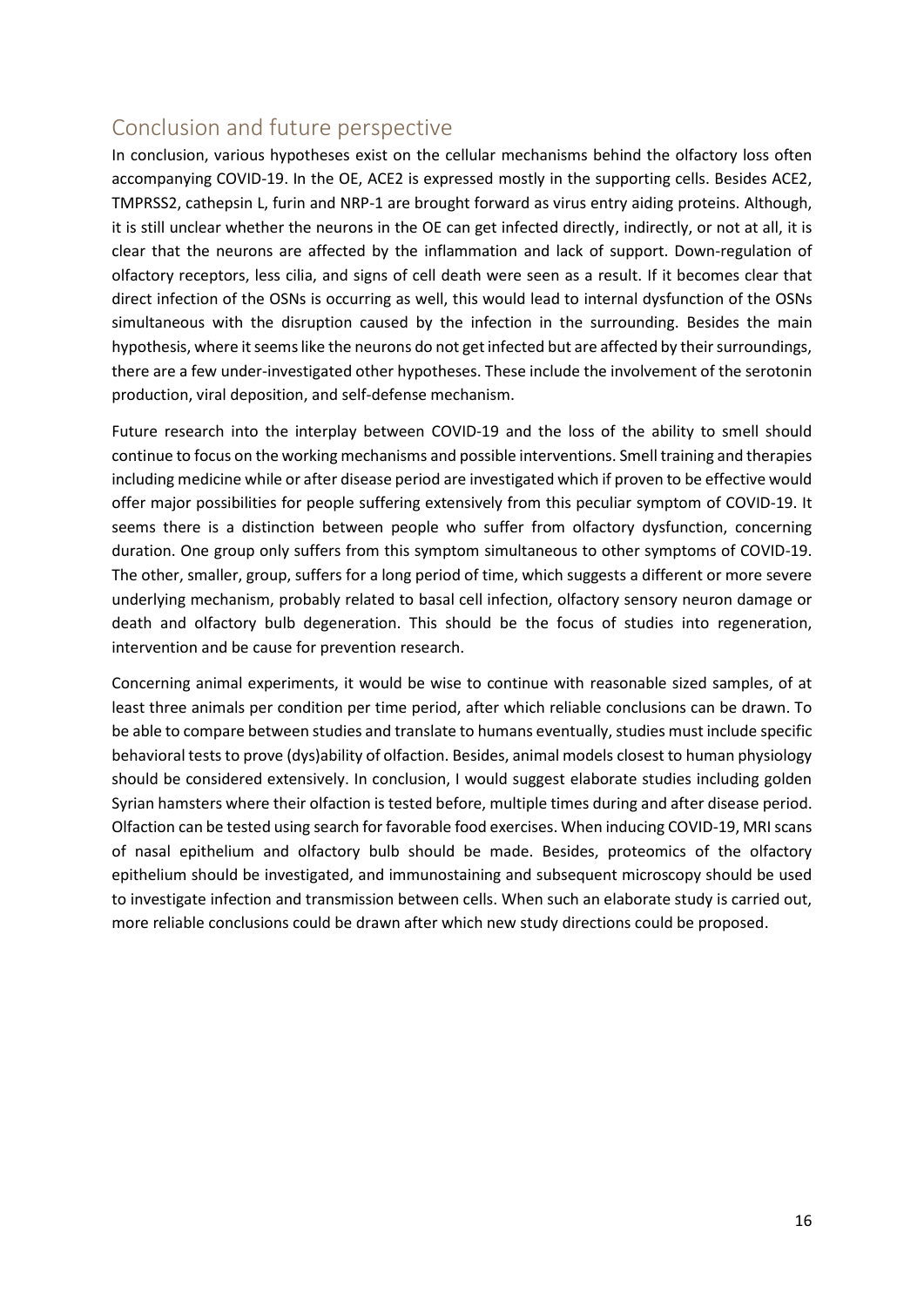# <span id="page-16-0"></span>References

- 1. Mao L, Jin H, Wang M, Hu Y, Chen S, He Q, et al. Neurologic Manifestations of Hospitalized Patients With Coronavirus Disease 2019 in Wuhan, China. JAMA Neurology. 2020 Jun 1;77(6).
- 2. Parma V, Ohla K, Veldhuizen MG, Niv MY, Kelly CE, Bakke AJ, et al. More Than Smell—COVID-19 Is Associated With Severe Impairment of Smell, Taste, and Chemesthesis. Chemical Senses [Internet]. 2020 Oct 9;45(7):609–22. Available from: https://academic.oup.com/chemse/article/45/7/609/5860460
- 3. Lechien JR, Chiesa-Estomba CM, de Siati DR, Horoi M, le Bon SD, Rodriguez A, et al. Olfactory and gustatory dysfunctions as a clinical presentation of mild-to-moderate forms of the coronavirus disease (COVID-19): a multicenter European study. European Archives of Oto-Rhino-Laryngology. 2020 Aug 1;277(8):2251–61.
- 4. Chary E, Carsuzaa F, Trijolet JP, Capitaine AL, Roncato-Saberan M, Fouet K, et al. Prevalence and Recovery From Olfactory and Gustatory Dysfunctions in Covid-19 Infection: A Prospective Multicenter Study. American Journal of Rhinology and Allergy. 2020 Sep 1;34(5):686–93.
- 5. Hannum ME, Ramirez VA, Lipson SJ, Herriman RD, Toskala AK, Lin C, et al. Objective sensory testing methods reveal a higher prevalence of olfactory loss in COVID-19–positive patients compared to subjective methods: A systematic review and meta-analysis. Chemical Senses [Internet]. 2020 Sep 29;1–41. Available from: https://academic.oup.com/chemse/advancearticle/doi/10.1093/chemse/bjaa064/5912953
- 6. Nordin S, Hedén Blomqvist E, Olsson P, Stjårne P, Ehnhage A. Effects of smell loss on daily life and adopted coping strategies in patients with nasal polyposis with asthma. Acta Oto-Laryngologica. 2011 Aug;131(8):826–32.
- 7. Boscolo-Rizzo P, Borsetto D, Fabbris C, Spinato G, Frezza D, Menegaldo A, et al. Evolution of Altered Sense of Smell or Taste in Patients with Mildly Symptomatic COVID-19. JAMA Otolaryngology - Head and Neck Surgery. 2020 Aug 1;146(8):1–5.
- 8. Elkholi SMA, Abdelwahab MK, Abdelhafeez M. Impact of the smell loss on the quality of life and adopted coping strategies in COVID-19 patients. European Archives of Oto-Rhino-Laryngology. 2021 Sep 1;278(9):3307–14.
- 9. Boesveldt S, Postma EM, Boak D, Welge-Luessen A, Schöpf V, Mainland JD, et al. Anosmia-A clinical review. Vol. 42, Chemical Senses. Oxford University Press; 2017. p. 513–23.
- 10. Smith TD, Bhatnagar KP. Anatomy of the olfactory system. In 2019.
- 11. Salazar I, Sanchez-Quinteiro P, Barrios AW, López Amado M, Vega JA. Anatomy of the olfactory mucosa. In 2019.
- 12. Glezer I, Malnic B. Olfactory receptor function. In 2019.
- 13. Schwob JE. Neural regeneration and the peripheral olfactory system. Vol. 269, Anatomical Record. 2002. p. 33–49.
- 14. Schwob JE, Jang W, Holbrook EH, Lin B, Herrick DB, Peterson JN, et al. Stem and progenitor cells of the mammalian olfactory epithelium: Taking poietic license. Journal of Comparative Neurology [Internet]. 2017 Mar 1 [cited 2021 Sep 29];525(4):1034–54. Available from: https://onlinelibrary.wiley.com/doi/10.1002/cne.24105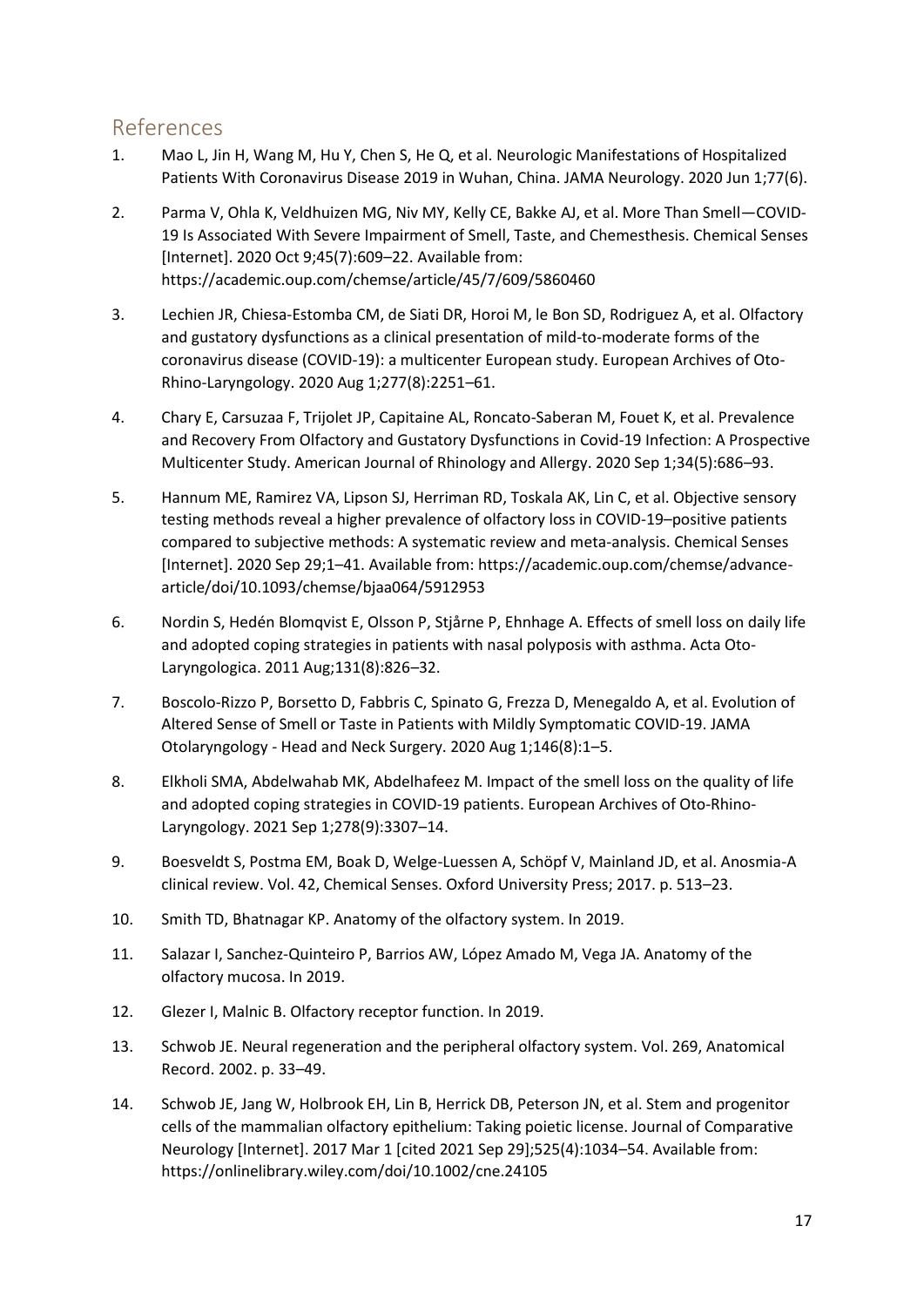- 15. Breipohl W, Laugwitz HJ, Bornfeld N. Topological relations between the dendrites of olfactory sensory cells and sustentacular cells in different vertebrates. An ultrastructural study. Vol. 117, J. Anat. 1974.
- 16. Elsaesser R, Paysan J. The sense of smell, its signalling pathways, and the dichotomy of cilia and microvilli in olfactory sensory cells. Vol. 8, BMC Neuroscience. 2007.
- 17. Frisch D. Ultrastructure of mouse olfactory mucosa. American Journal of Anatomy. 1967 Jul;121(1).
- 18. Renne RA, Gideon KM, Harbo SJ, Staska LM, Grumbein SL. Upper Respiratory Tract Lesions in Inhalation Toxicology. Toxicologic Pathology. 2007;35(1):163–9.
- 19. Eliezer M, Hamel AL, Houdart E, Herman P, Housset J, Jourdaine C, et al. Loss of smell in patients with COVID-19: MRI data reveal a transient edema of the olfactory clefts. Neurology. 2020 Dec 8;95(23):e3145–52.
- 20. Wan Y, Shang J, Graham R, Baric RS, Li F. Receptor Recognition by the Novel Coronavirus from Wuhan: an Analysis Based on Decade-Long Structural Studies of SARS Coronavirus. Journal of Virology. 2020 Mar 17;94(7).
- 21. Fodoulian L, Tuberosa J, Rossier D, Boillat M, Kan C, Pauli V, et al. SARS-CoV-2 Receptors and Entry Genes Are Expressed in the Human Olfactory Neuroepithelium and Brain. iScience. 2020;23(12).
- 22. Chow Y, Plumb J, Wen Y, Sohn K, Zhang F, Lukacs GL, et al. Development of an epitheliumspecific expression cassette with human DNA regulatory elements for transgene expression in lung airways (cystic fibrosis transmembrane conductance regulator transgenic mice intron enhancer cell specificity secreted alkaline phosphatase) [Internet]. Vol. 94, Medical Sciences. 1997. Available from: www.pnas.org.
- 23. Sun SH, Chen Q, Gu HJ, Yang G, Wang YX, Huang XY, et al. A Mouse Model of SARS-CoV-2 Infection and Pathogenesis. Cell Host and Microbe. 2020 Jul 8;28(1):124-133.e4.
- 24. Chan JF-W, Zhang AJ, Yuan S, Poon VK-M, Chan CC-S, Lee AC-Y, et al. chan. Clinical Infectious Diseases [Internet]. 2020 Mar 26; Available from: https://academic.oup.com/cid/advancearticle/doi/10.1093/cid/ciaa325/5811871
- 25. Rosenke K, Meade-White K, Letko M, Clancy C, Hansen F, Liu Y, et al. Defining the Syrian hamster as a highly susceptible preclinical model for SARS-CoV-2 infection. Emerging Microbes and Infections. 2020;9(1):2673–84.
- 26. Monchatre-Leroy E, Lesellier S, Wasniewski M, Picard-Meyer E, Richomme C, Boué F, et al. Hamster and ferret experimental infection with intranasal low dose of a single strain of SARS-CoV-2. Journal of General Virology. 2021 Feb 19;102(3).
- 27. Imai M, Iwatsuki-Horimoto K, Hatta M, Loeber S, Halfmann PJ, Nakajima N, et al. Syrian hamsters as a small animal model for SARS-CoV-2 infection and countermeasure development. Available from: www.pnas.org/cgi/doi/10.1073/pnas.2009799117
- 28. Ou X, Liu Y, Lei X, Li P, Mi D, Ren L, et al. Characterization of spike glycoprotein of SARS-CoV-2 on virus entry and its immune cross-reactivity with SARS-CoV. Nature Communications. 2020 Dec 1;11(1).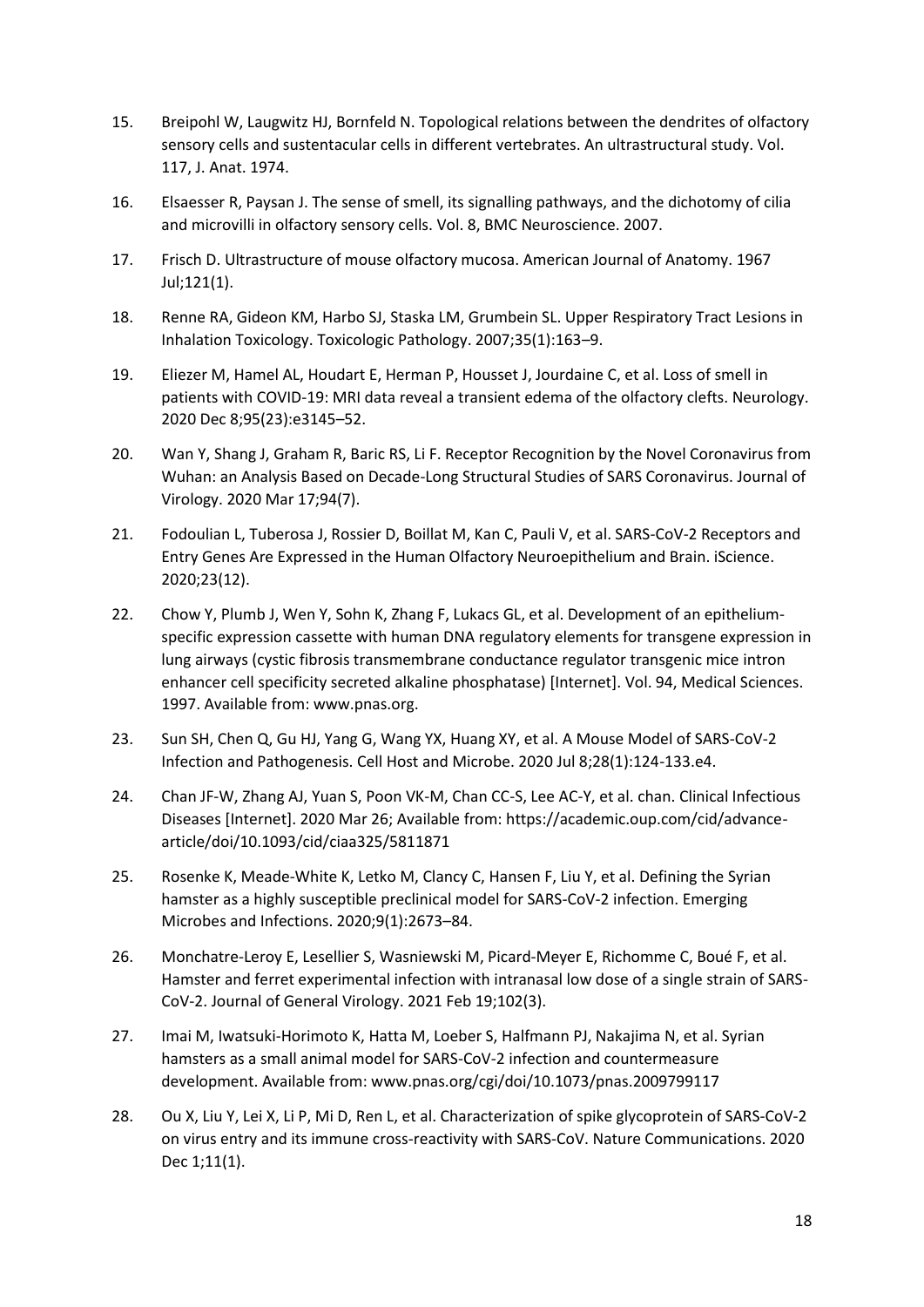- 29. Hoffmann M, Kleine-Weber H, Schroeder S, Krüger N, Herrler T, Erichsen S, et al. SARS-CoV-2 Cell Entry Depends on ACE2 and TMPRSS2 and Is Blocked by a Clinically Proven Protease Inhibitor. Cell. 2020 Apr 16;181(2):271-280.e8.
- 30. Padmanabhan P, Desikan R, Dixit NM. Targeting TMPRSS2 and Cathepsin B/L together may be synergistic against SARS-CoV-1 2 infection 2 3.
- 31. Hoffmann M, Kleine-Weber H, Pöhlmann S. A Multibasic Cleavage Site in the Spike Protein of SARS-CoV-2 Is Essential for Infection of Human Lung Cells. Molecular Cell. 2020 May 21;78(4):779-784.e5.
- 32. Daly JL, Simonetti B, Klein K, Chen K-E, Kavanagh Williamson M, Antón-Plágaro C, et al. Neuropilin-1 is a host factor for SARS-CoV-2 infection [Internet]. Available from: https://www.science.org
- 33. Bilinska K, Jakubowska P, von Bartheld CS, Butowt R. Expression of the SARS-CoV-2 Entry Proteins, ACE2 and TMPRSS2, in Cells of the Olfactory Epithelium: Identification of Cell Types and Trends with Age. ACS Chemical Neuroscience. 2020 Jun 3;11(11):1555–62.
- 34. Brechbühl J, Lopes AC, Wood D, Bouteiller S, de Vallière A, Verdumo C, et al. Age-dependent appearance of SARS-CoV-2 entry sites in mouse chemosensory systems reflects COVID-19 anosmia-ageusia symptoms. Communications Biology. 2021 Dec 1;4(1).
- 35. Baker SA, Kwok S, Berry GJ, Montine TJ. Angiotensin-converting enzyme 2 (ACE2) expression increases with age in patients requiring mechanical ventilation. PLoS ONE. 2021 Feb 1;16(2 February).
- 36. Brann DH, Tsukahara T, Weinreb C, Lipovsek M, van den Berge K, Gong B, et al. Non-neuronal expression of SARS-CoV-2 entry genes in the olfactory system suggests mechanisms underlying COVID-19-associated anosmia [Internet]. Vol. 6, Sci. Adv. 2020. Available from: https://www.science.org
- 37. Klingenstein M, Klingenstein S, Neckel PH, Mack AF, Wagner AP, Kleger A, et al. Evidence of SARS-CoV2 Entry Protein ACE2 in the Human Nose and Olfactory Bulb. Cells Tissues Organs [Internet]. 2020;209(4–6):155–64. Available from: https://www.karger.com/Article/FullText/513040
- 38. Chen M, Shen W, Rowan NR, Kulaga H, Hillel A, Ramanathan M, et al. Elevated ACE-2 expression in the olfactory neuroepithelium: Implications for anosmia and upper respiratory SARS-CoV-2 entry and replication. European Respiratory Journal. 2020;56(3):19–22.
- 39. Ueha R, Kondo K, Kagoya R, Shichino S, Ueha S, Yamasoba T. Ace2, tmprss2, and furin expression in the nose and olfactory bulb in mice and humans. Vol. 59, Rhinology. International Rhinologic Society; 2021. p. 1–7.
- 40. Cantuti-Castelvetri L, Ojha R, Pedro LD, Djannatian M, Franz J, Kuivanen S, et al. Neuropilin-1 facilitates SARS-CoV-2 cell entry and infectivity. Science. 2020;370(6518):856–60.
- 41. Hopkins C, Lechien JR, Saussez S. More that ACE2? NRP1 may play a central role in the underlying pathophysiological mechanism of olfactory dysfunction in COVID-19 and its association with enhanced survival. Medical Hypotheses. 2021;146(January).
- 42. Zhang AJ, Lee AC-Y, Chu H, Chan JF-W, Fan Z, Li C, et al. Severe Acute Respiratory Syndrome Coronavirus 2 Infects and Damages the Mature and Immature Olfactory Sensory Neurons of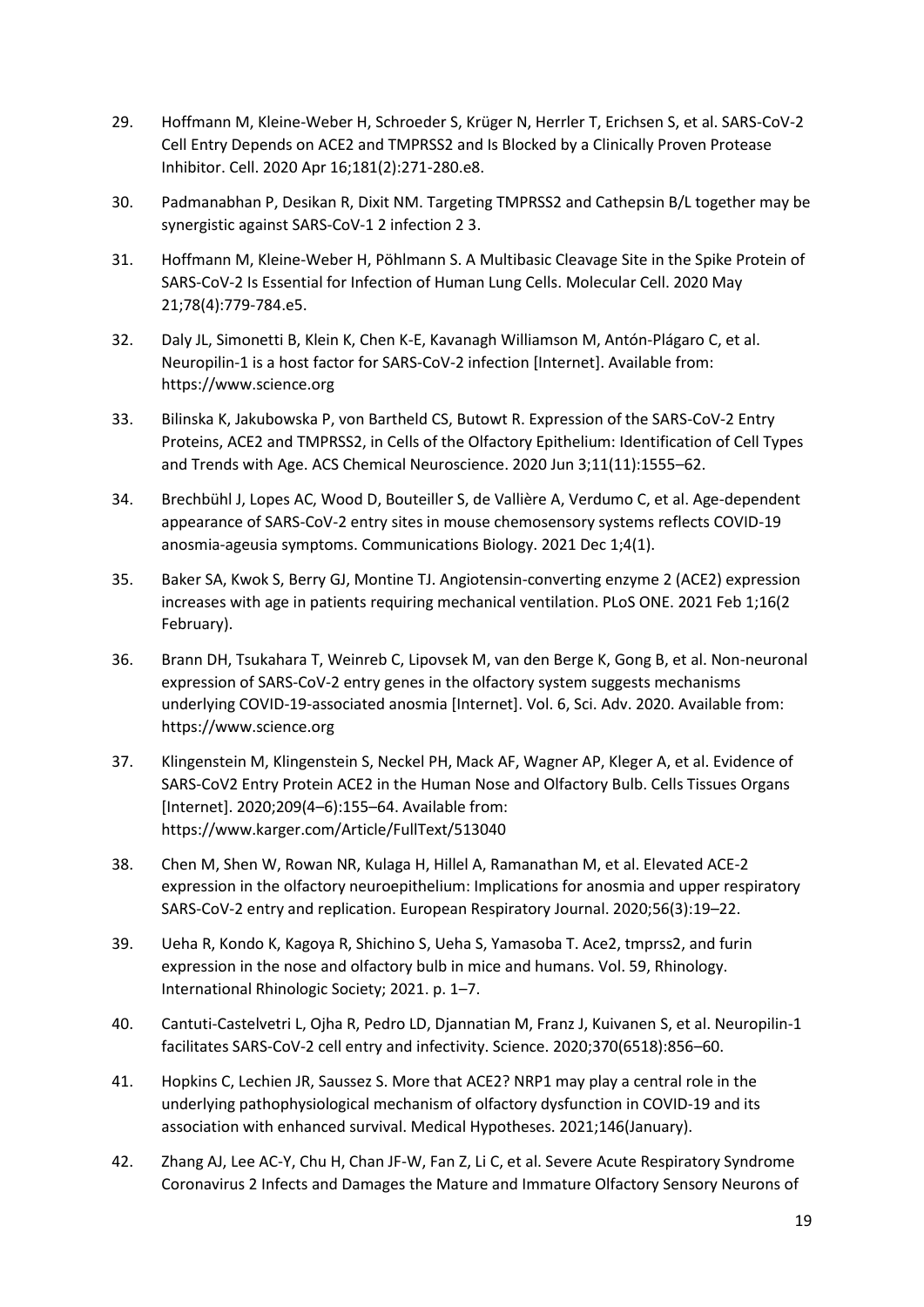Hamsters. Clinical Infectious Diseases [Internet]. 2021 Jul 15;73(2):e503–12. Available from: http://www.ncbi.nlm.nih.gov/pubmed/26660940

- 43. de Melo GD, Lazarini F, Levallois S, Hautefort C, Michel V, Larrous F, et al. COVID-19-related anosmia is associated with viral persistence and inflammation in human olfactory epithelium and brain infection in hamsters. Science Translational Medicine. 2021 Jun 2;13(596).
- 44. Ye Q, Zhou J, He Q, Li RT, Yang G, Zhang Y, et al. SARS-CoV-2 infection in the mouse olfactory system. Cell Discovery. 2021 Dec 1;7(1).
- 45. Bryche B, St Albin A, Murri S, Lacôte S, Pulido C, Ar Gouilh M, et al. Massive transient damage of the olfactory epithelium associated with infection of sustentacular cells by SARS-CoV-2 in golden Syrian hamsters. Brain, Behavior, and Immunity [Internet]. 2020 Oct;89(January):579– 86. Available from: https://linkinghub.elsevier.com/retrieve/pii/S0889159120313581
- 46. Torabi A, Mohammadbagheri E, Akbari Dilmaghani N, Bayat AH, Fathi M, Vakili K, et al. Proinflammatory Cytokines in the Olfactory Mucosa Result in COVID-19 Induced Anosmia. ACS Chemical Neuroscience. 2020 Jul 1;11(13):1909–13.
- 47. Cazzolla AP, Lovero R, lo Muzio L, Testa NF, Schirinzi A, Palmieri G, et al. Taste and smell disorders in COVID-19 patients: Role of interleukin-6. ACS Chemical Neuroscience. 2020 Sep 2;11(17):2774–81.
- 48. Henkin RI, Schmidt L, Velicu I. Interleukin 6 in hyposmia. JAMA Otolaryngology Head and Neck Surgery. 2013 Jul;139(7):728–34.
- 49. Rodriguez S, Cao L, Rickenbacher GT, Benz EG, Magdamo C, Ramirez Gomez LA, et al. Innate immune signaling in the olfactory epithelium reduces odorant receptor levels: Modeling transient smell loss in COVID-19 patients. medRxiv : the preprint server for health sciences. 2020;
- 50. Zazhytska M, Kodra A, Hoagland DA, Fullard JF, Shayya H, Omer A, et al. Disruption of nuclear architecture as a cause of COVID-19 induced anosmia. bioRxiv : the preprint server for biology [Internet]. 2021 Feb 9; Available from: http://www.ncbi.nlm.nih.gov/pubmed/33594368
- 51. Sadeghipour S, Mathias RA. Herpesviruses hijack host exosomes for viral pathogenesis. Vol. 67, Seminars in Cell and Developmental Biology. Elsevier Ltd; 2017. p. 91–100.
- 52. Ramani A, Müller L, Ostermann PN, Gabriel E, Abida‐Islam P, Müller‐Schiffmann A, et al. SARS ‐CoV‐2 targets neurons of 3D human brain organoids . The EMBO Journal. 2020 Oct 15;39(20).
- 53. Strauss SB, Lantos JE, Heier LA, Shatzkes DR, Phillips CD. Olfactory bulb signal abnormality in patients with COVID-19 who present with neurologic symptoms. American Journal of Neuroradiology. 2020 Oct 1;41(10):1882–7.
- 54. Chen M, Reed RR, Lane AP. Chronic inflammation directs an olfactory stem cell functional switch from neuroregeneration to immune defense HHS Public Access. Cell Stem Cell [Internet]. 2019;25(4):501–13. Available from: https://doi.org/10.1016/j.stem.
- 55. McQuaid C, Brady M, Deane R. SARS-CoV-2: is there neuroinvasion? Vol. 18, Fluids and Barriers of the CNS. BioMed Central Ltd; 2021.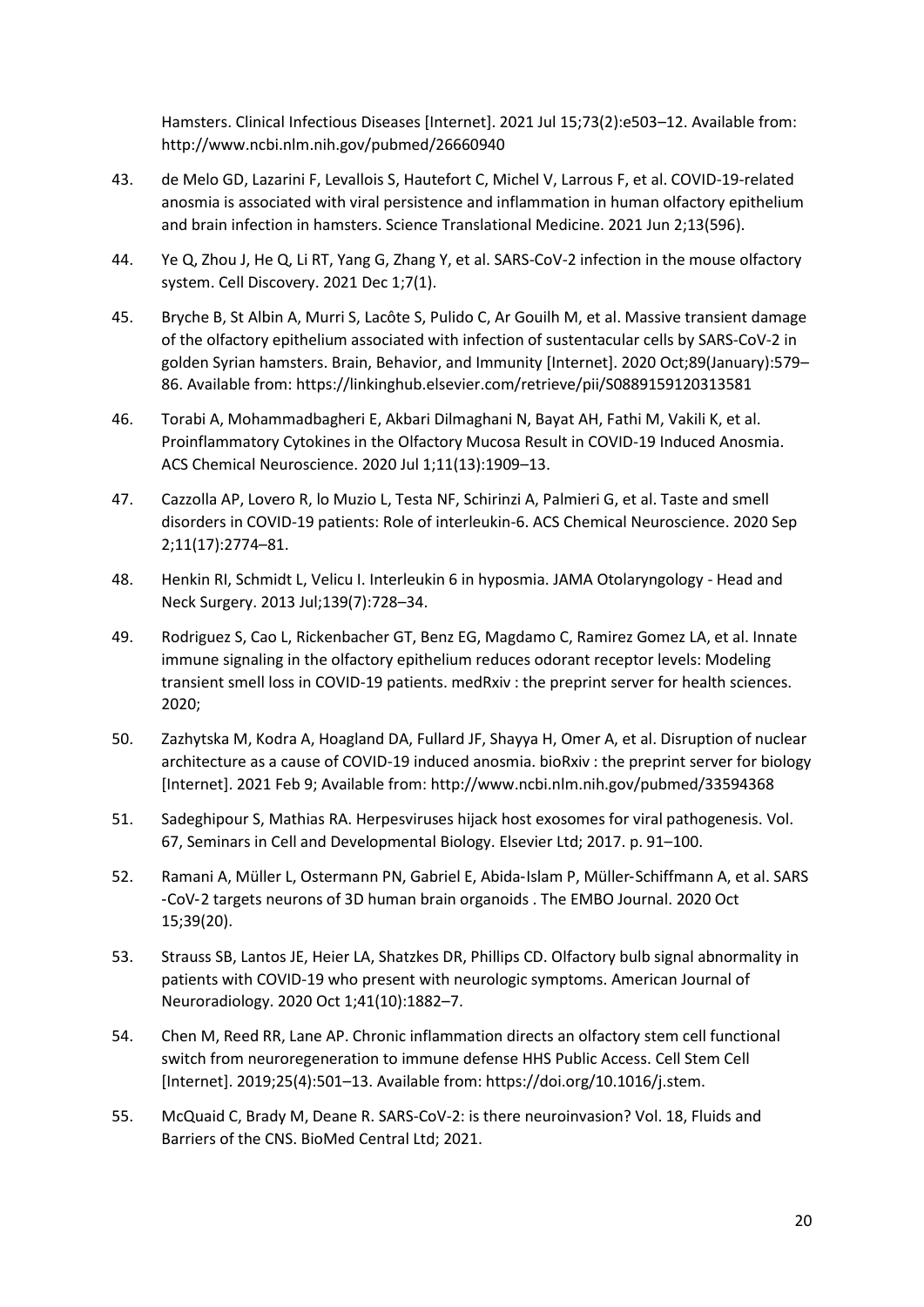- 56. Netland J, Meyerholz DK, Moore S, Cassell M, Perlman S. Severe Acute Respiratory Syndrome Coronavirus Infection Causes Neuronal Death in the Absence of Encephalitis in Mice Transgenic for Human ACE2. Journal of Virology. 2008 Aug;82(15):7264–75.
- 57. Li YC, Zhang Y, Tan BH. What can cerebrospinal fluid testing and brain autopsies tell us about viral neuroinvasion of SARS-CoV-2. Vol. 93, Journal of Medical Virology. John Wiley and Sons Inc; 2021. p. 4247–57.
- 58. Kanaya K, Kondo K, Suzukawa K, Sakamoto T, Kikuta S, Okada K, et al. Innate immune responses and neuroepithelial degeneration and regeneration in the mouse olfactory mucosa induced by intranasal administration of Poly(I:C). Cell and Tissue Research. 2014;357(1):279– 99.
- 59. Urata S, Maruyama J, Kishimoto-Urata M, Sattler RA, Cook R, Lin N, et al. Regeneration Profiles of Olfactory Epithelium after SARS-CoV-2 Infection in Golden Syrian Hamsters. ACS Chemical Neuroscience. 2021;12(4):589–95.
- 60. Hasegawa-Ishii S, Imamura F, Nagayama S, Murata M, Shimada A. Differential effects of nasal inflammation and odor deprivation on layer-specific degeneration of the mouse olfactory bulb. eNeuro. 2020 Mar 1;7(2).
- 61. Plasschaert LW, Žilionis R, Choo-Wing R, Savova V, Knehr J, Roma G, et al. A single-cell atlas of the airway epithelium reveals the CFTR-rich pulmonary ionocyte. Nature. 2018 Aug 16;560(7718):377–81.
- 62. Bihun~ CGD, Percy DH. NATURAL DISEASE Morphologic Changes in the Nasal Cavity Associated with Sialodacryoadenitis Virus Infection in the Wistar Rat.
- 63. Workman AD, Jafari A, Xiao R, Bleier BS. Airborne aerosol olfactory deposition contributes to anosmia in COVID-19. PLoS ONE. 2021 Feb 1;16(2 February).
- 64. le Bon SD, Horoi M. Is anosmia the price to pay in an immune-induced scorched-earth policy against COVID-19? Medical Hypotheses. 2020 Oct 1;143.
- 65. Mori I, Goshima F, Imai Y, Kohsaka S, Sugiyama T, Yoshida T, et al. Olfactory receptor neurons prevent dissemination of neurovirulent influenza A virus into the brain by undergoing virusinduced apoptosis. Journal of General Virology [Internet]. 2002 Sep 1;83(9):2109–16. Available from: https://www.microbiologyresearch.org/content/journal/jgv/10.1099/0022- 1317-83-9-2109
- 66. Sen A. Does serotonin deficiency lead to anosmia, ageusia, dysfunctional chemesthesis and increased severity of illness in COVID-19? Medical Hypotheses. 2021 Aug 1;153.
- 67. Soria-Castro R, Meneses-Preza YG, Rodríguez-López GM, Romero-Ramírez S, Sosa-Hernández VA, Cervantes-Díaz R, et al. Severe COVID-19 is marked by dysregulated serum levels of carboxypeptidase A3 and serotonin. Journal of Leukocyte Biology. 2021 Sep 1;110(3):425–31.